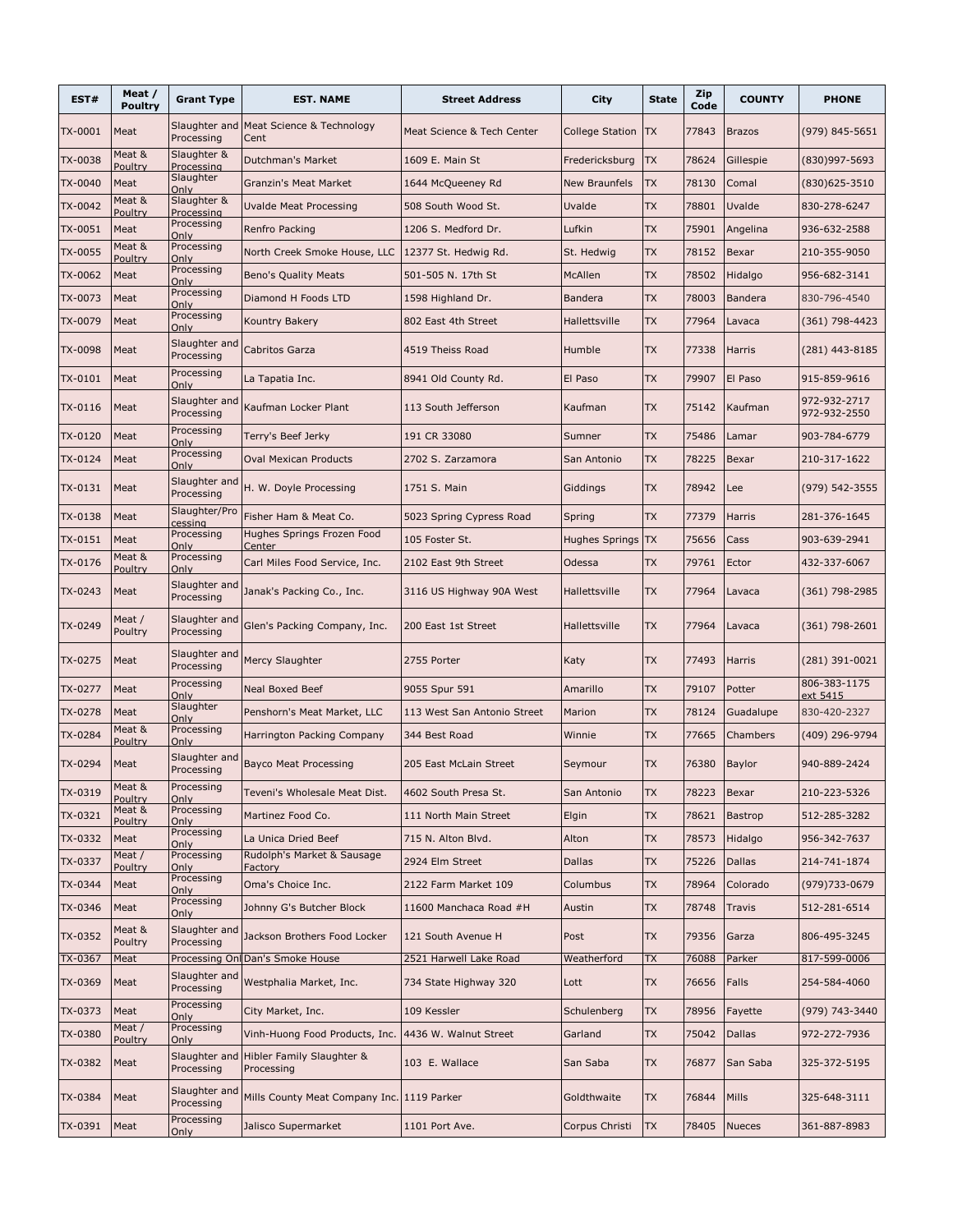| TX-0392        | Meat                     | Processing<br>Only          | Krolczyk Meats Inc.                       | 45706 Hwy 290                                 | Hempstead           | <b>TX</b> | 77445 | Waller          | (409) 826-3601                |
|----------------|--------------------------|-----------------------------|-------------------------------------------|-----------------------------------------------|---------------------|-----------|-------|-----------------|-------------------------------|
| TX-0395        | Meat                     | Processing<br>Only          | Hinojosa Bros.                            | 161 N. Efren Ramirez Street                   | Roma                | <b>TX</b> | 78584 | <b>Starr</b>    | 956-849-2386                  |
| TX-0399        | Meat                     | Processing<br>Only          | EJ Meat Company                           | 1531 LCR 353                                  | Shiner              | <b>TX</b> | 77984 | Lavaca          | $(361) 594 - 3158$            |
| TX-0400        | Meat                     | Slaughter and<br>Processing | Jacks Wholesale Meats                     | 719 S Pearl St.                               | Trenton             | <b>TX</b> | 75490 | Fannin          | 903-989-2293                  |
| TX-0408        | Meat                     | Processing<br>Only          | Pollok's Market                           | 207 N. Front St.                              | <b>Falls City</b>   | <b>TX</b> | 78113 | Karnes          | 830-776-4195                  |
| TX-0414        | Meat /<br>Poultry        | Processing<br>Only          | Crystal Creek Cattle Co., Inc.            | 2459 Southwell Road, Suite A                  | <b>Dallas</b>       | <b>TX</b> | 75229 | <b>Dallas</b>   | 972-241-1180                  |
| TX-0421        | Meat                     | Processing<br>Only          | O'Brien Meat                              | 1311 West 2nd                                 | Taylor              | <b>TX</b> | 76574 | Williamson      | 512-352-6433<br>512-365-5155  |
| TX-0436        | Meat                     | Processing<br>Only          | Bayer's Kolonialwaren                     | 824 E Division St                             | Muenster            | <b>TX</b> | 76252 | Cooke           | 940-759-2822                  |
| TX-0440        | Meat                     | Processing<br>Only          | <b>First Choice Quality</b><br>Meats Inc. | 623 New Laredo Hwy                            | San Antonio         | <b>TX</b> | 78211 | Bexar           | 210-922-8383                  |
| TX-0450        | Meat /<br>Poultry        | Processing<br>Only          | Dallas Dressed Beef LLC                   | 1348 Conant St                                | Dallas              | <b>TX</b> | 75207 | <b>Dallas</b>   | 214-638-0142                  |
| TX-0470        | Meat                     | Slaughter &<br>Processing   | Wiatrek's Processing                      | 200 W. Menchaca Rd.                           | Poth                | <b>TX</b> | 78147 | Wilson          | (830)484-2888                 |
| TX-0471        | Meat &<br>Poultry        | Processing<br>Only          | Wiatrek's Meat Market                     | 912 N. Storts                                 | Poth                | <b>TX</b> | 78147 | Wilson          | (830)484-2838                 |
| TX-0478        | Meat                     | Processing<br>Only          | J.L.Rojas Investments LLC                 | 23205 North Val Verde Road                    | Edinburg            | <b>TX</b> | 78541 | Hidalgo         | 956-380-0687                  |
| TX-0495        | Meat                     | Slaughter and<br>Processing | Smithville Food Lockers                   | 305 Royston St.                               | Smithville          | <b>TX</b> | 78957 | <b>Bastrop</b>  | $(512)$ 237-2438              |
| TX-0503        | Meat                     | Slaughter and<br>Processing | Klassen Custom Butchering,<br><b>LLC</b>  | 132 CR 320, Seminole                          | Seminole            | <b>TX</b> | 79360 | Gaines          | 432-955-0767                  |
| <b>TX-0504</b> | Meat /<br><b>Poultry</b> | Processing<br>Only          | Vinh Binh Food Products                   | 5310 E Belknap St #C                          | Haltom City         | <b>TX</b> | 76117 | Tarrant         | 817-222-1219                  |
| TX-0524        | Meat                     | Slaughter and<br>Processing | Tx. Dept. Criminal Justice<br>(TDCJ)      | 2664 FM 2054 West                             | Tennessee<br>Colony | <b>TX</b> | 75886 | Anderson        | 903-928-2311<br>ext 1402      |
| TX-0546        | Meat                     | Slaughter and<br>Processing | <b>Hamilton Wholesale Meats</b>           | 1410 Clear Lake Rd                            | Weatherford         | <b>TX</b> | 76086 | Parker          | 817-596-8474                  |
| TX-0558        | Meat &<br>Poultry        | Processing<br>Only          | Hillcrest Tortillas Inc.                  | 1104 S. Smith                                 | Hebbronville        | <b>TX</b> | 78361 | Jim Hogg        | 361-527-4505                  |
| TX-0563        | Meat                     | Processing<br>Only          | Super Gallo Mercado, LP                   | 1009 So Jackson Suite 200                     | Jacksonville        | <b>TX</b> | 75766 | Cherokee        | 903-589-7654;<br>903-721-2071 |
| TX-0564        | Meat                     | Slaughter and<br>Processing | <b>Old Plantation Meat</b>                | 2127 E Hwy 199                                | Springtown          | <b>TX</b> | 76082 | Parker          | 817-677-2768                  |
| TX-0588        | Meat                     | Processing<br>Only          | The Lights Jerky Company                  | 405 North Cherry                              | Alpine              | <b>TX</b> | 79830 | <b>Brewster</b> | 432-294-0732                  |
| TX-0616        | Meat                     | Processing<br>Only          | Ohl Style Beef Jerky LLC                  | 3109 School St                                | Needville           | <b>TX</b> | 77461 | Fort Bend       | (979)793-5440                 |
| TX-0621        | Meat                     | Processing<br>Only          | Jackson Slaughter and<br>Processing       | 4461 Hwy 96 N                                 | Silsbee             | <b>TX</b> | 77615 | Hardin          | (409) 385-4573                |
| TX-0643        | Meat &<br>Poultry        | Processing<br>Only          | Waco Custom Meats, Inc.                   | 325 Lake Air Drive                            | Waco                | <b>TX</b> | 76710 | McLennan        | 254-772-2377                  |
| TX-0644        | Meat &<br>Poultry        | Processing<br>Only          | Waco Beef & Pork Processors,<br>LLC       | 523 Precision Drive                           | Waco                | <b>TX</b> | 76710 | McLennan        | 254-772-4669                  |
| TX-0652        | Meat &<br>Poultry        | Processing<br>Only          | <b>Delicious Tamales</b>                  | 1330 Culebra Rd.                              | San Antonio         | <b>TX</b> | 78201 | Bexar           | 210-735-0275                  |
| TX-0653        | Meat                     | Processing<br>Only          | Mertz Sausage Co.                         | 619 Cupples Rd.                               | San Antonio         | <b>TX</b> | 78237 | Bexar           | 210-433-3263                  |
| TX-0656        | Meat &<br>Poultry        | Processing<br>Only          | Braun Food Service                        | 1305 S. Brazos                                | San Antonio         | TX        | 78207 | Bexar           | 210-434-6731                  |
| TX-0658        | Meat                     | Processing<br>Only          | Penas Meat Market                         | 3114 Morgan                                   | Corpus Christi      | <b>TX</b> | 78405 | <b>Nueces</b>   | 361-884-8118                  |
| TX-0673        | Meat                     | Processing<br>Only          | Dan's Processing Center Inc.              | 701 S. Stadium Rd.                            | Alice               | <b>TX</b> | 78332 | Jim Wells       | 361-668-8293                  |
| TX-0675        | Meat                     | Processing<br>Only          | Dziuk's Meat Market                       | 608 Hwy 90 W.                                 | Castroville         | <b>TX</b> | 78009 | Medina          | 830-538-3082                  |
| TX-0680        | Meat &<br>Poultry        | Processing<br>Only          | Big's Sausage LLC                         | 2915 East 12th Street                         | Austin              | <b>TX</b> | 78702 | Travis          | 512-472-6707                  |
| TX-0700        | Meat                     | Slaughter and<br>Processing | Maeker Processing Plant                   | 813 E 16th Street                             | Shiner              | <b>TX</b> | 77984 | Lavaca          | $(361) 594 - 2172$            |
| TX-0710        | Meat                     | Slaughter and<br>Processing | Kasper Packing Co.                        | 2109 West Highway 90                          | Weimar              | <b>TX</b> | 78962 | Colorado        | (979) 725-6203                |
| TX-0713        | Meat                     | Processing<br>Only          | Borracho Products LLC                     | 713 Talbot Ave                                | Canutillo           | <b>TX</b> | 79835 | El Paso         | 915-328-4014                  |
| TX-0719        | Meat                     | Slaughter and<br>Processing | Eckermann's Meat Market, Inc.             | 2543 FM 1457                                  | New Ulm             | <b>TX</b> | 78950 | Austin          | (979) 836-8858                |
| TX-0731        | Meat                     | Processing<br>Only          | Castro Foods                              | 34389 S. Old Alice Rd. from<br><b>Hwy 100</b> | Los Fresnos         | TX        | 78566 | Cameron         | 956-233-4052                  |
| TX-0732        | Meat                     | Processing<br>Only          | Alaniz Foods                              | 35 Sybil Drive                                | <b>Brownsville</b>  | <b>TX</b> | 78520 | Cameron         | 956-266-5708                  |
| TX-0740        | Meat &<br>Poultry        | Processing<br>Only          | Culebra Meat Packing                      | 2800 Culebra Rd.                              | San Antonio         | TX        | 78220 | Bexar           | 210-432-2170                  |
| TX-0749        | Meat &<br><b>Poultry</b> | Processing<br>Only          | Longhorn Meat Market                      | 2411 East Martin Luther King<br>Blvd.         | Austin              | <b>TX</b> | 78702 | <b>Travis</b>   | 512-476-5223                  |
|                |                          |                             |                                           |                                               |                     |           |       |                 |                               |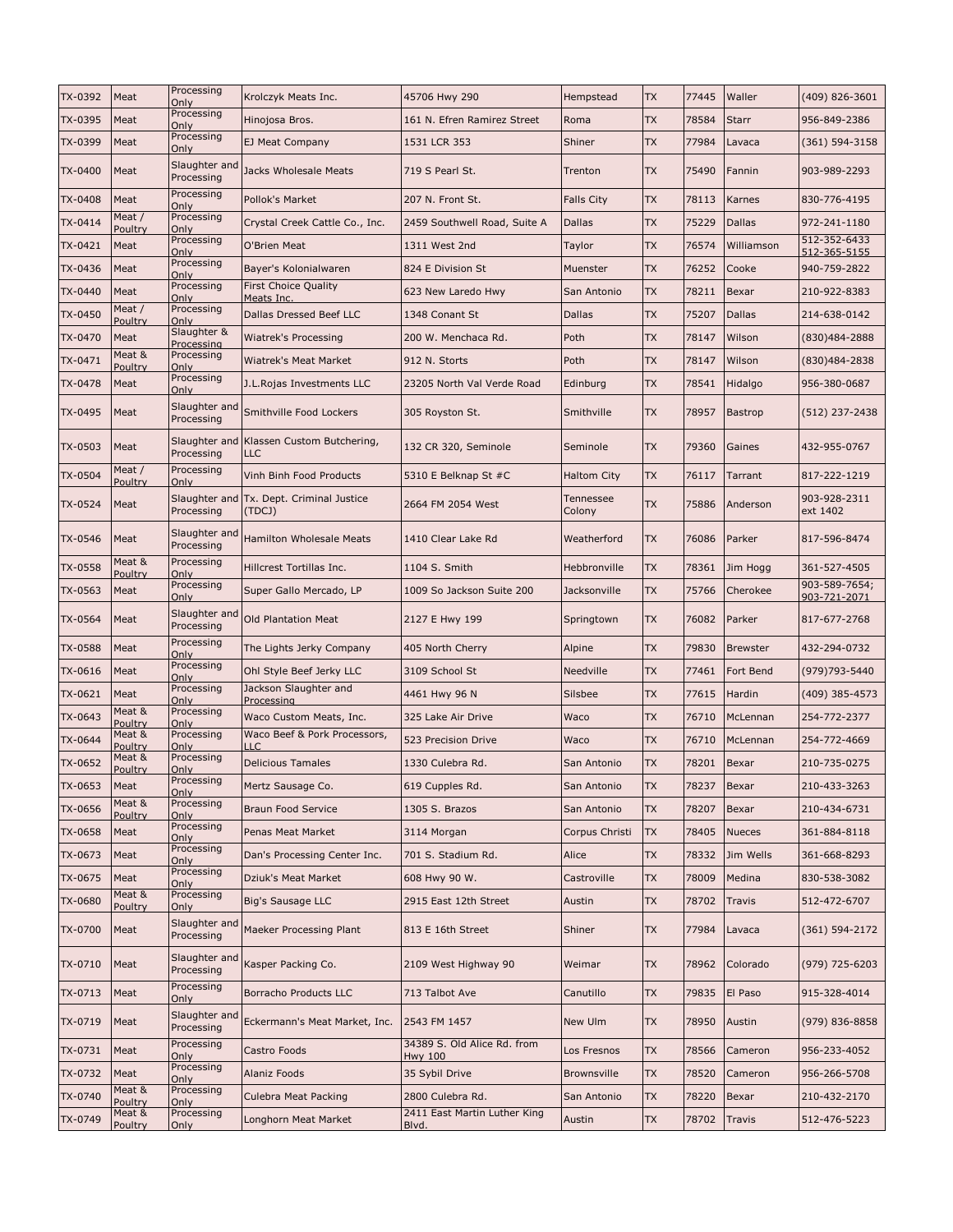| TX-0750        | Meat              | Processing<br>Only          | Latino's Meat Company                            | 7405 Canal Street              | Houston             | <b>TX</b> | 77011 | Harris          | (713)926-9090    |
|----------------|-------------------|-----------------------------|--------------------------------------------------|--------------------------------|---------------------|-----------|-------|-----------------|------------------|
| TX-0751        | Meat              | Processing<br>Only          | Los Corrales                                     | 7515 Navigation Boulevard      | Houston             | <b>TX</b> | 77012 | Harris          | (713)928-3669    |
| TX-0759        | Meat              | Slaughter and<br>Processing | Thompson's Custom Meats &<br>Processing          | 3050 Highway 2861              | Comanche            | <b>TX</b> | 76442 | Comanche        | 254-879-3313     |
| TX-0765        | Meat              | Slaughter and<br>Processing | Gonzales Processing                              | 3187 N US 183                  | Gonzales            | <b>TX</b> | 78629 | Gonzales        | $(830)$ 672-2135 |
| TX-0766        | Meat              | Processing<br>Only          | Ranger Meat Company                              | Loop 254                       | Ranger              | <b>TX</b> | 76470 | Eastland        | 254-647-1563     |
| TX-0776        | Meat              | Slaughter and<br>Processing | Shamrock Slaughter                               | 6400 US Highway 83             | Shamrock            | <b>TX</b> | 79079 | Wheeler         | 806-256-3241     |
| TX-0803        | Meat              | Slaughter &<br>Processing   | Mercantile Company Meat Plant Cypress at Johnson |                                | Utopia              | <b>TX</b> | 78884 | Uvalde          | (830)966-2222    |
| TX-0821        | Meat              | Processing<br>Only          | <b>Tio Taco Products</b>                         | 901 E. University Dr.          | Edinburg            | <b>TX</b> | 78541 | Hidalgo         | 956-383-5202     |
| TX-0836        | Meat              | Processing<br>Only          | My Thanh Food Service<br>Company                 | 11210 Bellaire Blvd., Ste. 147 | Houston             | <b>TX</b> | 77072 | Harris          | (281)498-7089    |
| <b>TX-0848</b> | Meat /<br>Poultry | Processing<br>Only          | Pulido Associates, Inc                           | 4924 Old Benbrook Rd           | Fort Worth          | <b>TX</b> | 76116 | Tarrant         | 817-731-4241     |
| TX-0917        | Meat              | Processing<br>Only          | Jimenez Meat Market                              | 2010 Railroad Street           | Odessa              | <b>TX</b> | 79761 | Ector           | 432-580-8226     |
| TX-0937        | Meat              | Processing<br>Only          | Big State Meat Co., Inc.                         | 828 North Jim Miller Road      | <b>Dallas</b>       | <b>TX</b> | 75217 | Dallas          | 214-398-1247     |
| TX-0953        | Meat              | Slaughter<br>Only           | Cal Farley's Boys Ranch                          | <b>Boys Ranch</b>              | Boys Ranch          | <b>TX</b> | 79701 | Oldham          | 806-533-2329     |
| TX-0997        | Meat              | Processing<br>Only          | Storm's Across Texas                             | 206 North Chestnut             | Lampasas            | <b>TX</b> | 76550 | Lampasas        | 512-556-9400     |
| TX-1071        | Meat              | Slaughter and<br>Processing | Sul Ross State University                        | 90560 E US Hwy 90              | Alpine              | <b>TX</b> | 79830 | <b>Brewster</b> | 432-837-8208     |
| TX-1073        | Meat              | Slaughter and<br>Processing | Tarleton State University Meat<br>Lab            | Farm Road 8                    | Stephenville        | <b>TX</b> | 76401 | Erath           | 254-968-9204     |
| TX-1074        | Meat              | Processing<br>Only          | Renko's Sausage Co., Inc.                        | 109 North Lyndalyn             | De Soto             | <b>TX</b> | 75115 | Dallas          | 972-223-7871     |
| TX-1085        | Meat &<br>Poultry | Processing<br>Only          | Bolner Meat Co.                                  | 2900 S. Flores St.             | San Antonio         | <b>TX</b> | 78204 | Bexar           | 210-534-5481     |
| TX-1108        | Meat /<br>Poultry | Processing<br>Only          | Twelve Oaks Catering<br>Company, L.C.            | 7700 Brookhollow Rd            | <b>Dallas</b>       | <b>TX</b> | 75235 | Dallas          | 214-956-9797     |
| TX-1220        | Meat              | Slaughter and<br>Processing | Clint & Sons                                     | 119 West 3rd Street            | White Deer          | <b>TX</b> | 79097 | Carson          | 806-883-7831     |
| TX-1302        | Meat              | Processing<br>Only          | Quality Processing                               | 6141 Griggs Road               | Houston             | <b>TX</b> | 77023 | Harris          | (713)644-7829    |
| TX-1322        | Ritual<br>Meat    | Slaughter and<br>Processing | <b>Cobbs Meat Processing</b>                     | 362 CR 34550                   | Sumner              | <b>TX</b> | 75486 | Lamar           | 903-785-7012     |
| TX-1330        | Meat              | Slaughter<br>Only           | Hira Halal Meats, Inc.                           | 19922 Bauer Hockley            | Tomball             | <b>TX</b> | 77377 | Harris          | 281 650-8628     |
| TX-1336        | Meat              | Processing<br>Only          | <b>GuanaMex Meat</b>                             | 3435 Jane Lane                 | Dallas              | <b>TX</b> | 75229 | <b>Dallas</b>   | 972-481-1751     |
| TX-1347        | Meat &<br>Poultry | Processing<br>Only          | Alfonso's Mexican Food<br>Products               | 2000 SE Loop 410, Suite 103    | San Antonio         | <b>TX</b> | 78220 | Bexar           | 210-648-6060     |
| TX-1349        | Meat &<br>Poultry | Processing<br>Only          | Northern Food Distributors                       | 810 Success Court Suite #100   | Stafford            | <b>TX</b> | 77477 | Fort Bend       | 281-261-5160     |
| TX-1350        | Meat              | Processing<br>)nlv          | G & G Trading                                    | 714 South Fort Hood Street     | Killeen             | <b>TX</b> | 76541 | Bell            | 254-519-0888     |
| TX-1353        | Meat              | Slaughter &<br>Processing   | The Butcher Block Meat<br>Processing             | 125 N. Ave. D                  | <b>Cross Plains</b> | TX        | 76443 | Callahan        | 254-725-4035     |
| TX-1355        | Meat              | Processing<br>Only          | Jalisco Meat Market & Grocery                    | 2763 South Staples             | Corpus Christi      | TX        | 78404 | Nueces          | 361-853-0019     |
| TX-1361        | Meat              | Processing<br>Only          | Unidos Meat Market Inc.                          | 9321 Irvington Blvd.           | Houston             | <b>TX</b> | 77022 | Harris          | 713-699-1827     |
| TX-1394        | Meat              | Slaughter and<br>Processing | Rancher's Meats, Inc.                            | 3732 Farm Market 529           | <b>Bellville</b>    | <b>TX</b> | 77418 | Austin          | (979)865-3822    |
| TX-1395        | Meat &<br>Poultry | Slaughter and<br>Processing | Harris County Farm                               | 15437 Miller Road 1            | Houston             | <b>TX</b> | 77049 | Harris          | 281-797-8668     |
| TX-1396        | Meat              | Processing<br>Only          | El Mexicano Food Products                        | 103 Old Robstown Rd.           | Corpus Christi      | <b>TX</b> | 78408 | <b>Nueces</b>   | 361-688-0332     |
| TX-1401        | Meat              | Processing<br>Only          | Bronco Meat Inc.                                 | 8450 Alameda Ave.              | El Paso             | <b>TX</b> | 79907 | El Paso         | 915-860-7931     |
| TX-1413        | Meat              | Slaughter and<br>Processing | Willie Joe's Processing                          | 2218 Krischke Road             | Schulenberg         | <b>TX</b> | 78956 | Fayette         | (979) 561-8272   |
| TX-1416        | Meat              | Processing<br>Only          | <b>Star Meat Co</b>                              | 5427 N. Shepherd               | Houston             | <b>TX</b> | 77091 | Harris          | 713-692-0894     |
| TX-1419        | Meat              | Slaughter and<br>Processing | Mt.Pleasant Meat Processing                      | 1232 Dove Avenue               | Mt. Pleasant        | <b>TX</b> | 75455 | Titus           | 903-572-9277     |
| TX-1421        | Meat /<br>Poultry | Processing<br>Only          | Pacific Eagle Trading, Inc                       | 11362 Kline Dr.                | Dallas              | TX        | 75229 | <b>Dallas</b>   | 214-516-1073     |
| TX-1422        | Meat /<br>Poultry | Processing<br>Only          | MSJD Manufacturing, LLC                          | 1020 Dale Evans Drive          | Italy               | TX        | 76651 | Ellis           | 972-483-7264     |
| TX-1424        | Meat              | Processing<br>Only          | Fajita Haus Meat Processors,<br>LLC.             | 3321 W. Business 83            | McAllen             | TX        | 78501 | Hidalgo         | 956-630-2444     |
|                |                   |                             |                                                  |                                |                     |           |       |                 |                  |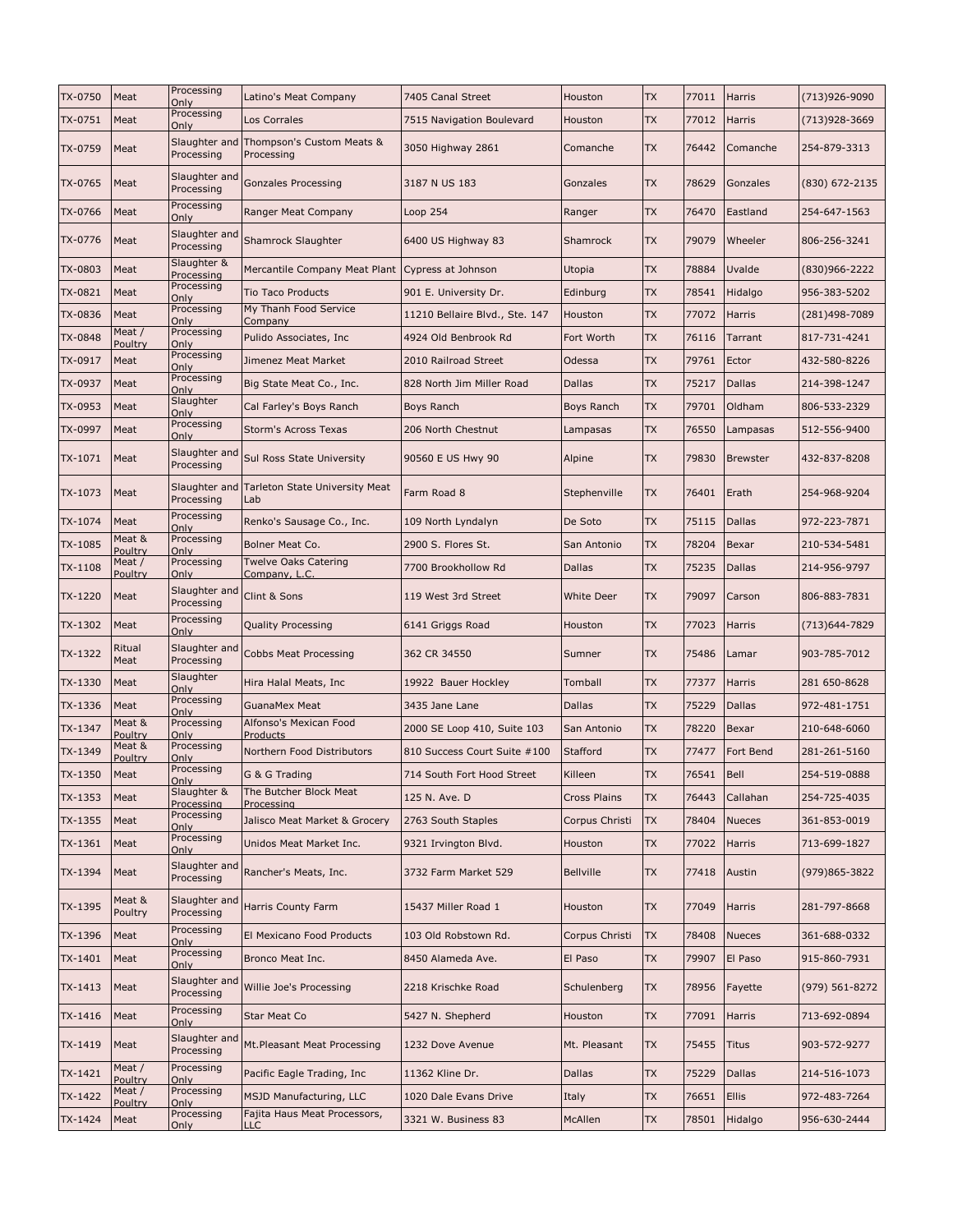| TX-1427 | Meat /<br>Poultry           | Processing<br>Only                                                                   | Hong Kong Meat                         | 2615 West Pioneer Parkway       | <b>Grand Prairie</b> | <b>TX</b> | 75051 | Tarrant          | 469-363-7555 |
|---------|-----------------------------|--------------------------------------------------------------------------------------|----------------------------------------|---------------------------------|----------------------|-----------|-------|------------------|--------------|
| TX-1428 | Meat /<br>Poultry           | Processing<br>Only                                                                   | Big Texas Mobile Food Service          | 4619 East Grand Avenue          | Dallas               | <b>TX</b> | 75223 | <b>Dallas</b>    | 214-788-2814 |
| TX-1429 | Meat                        | Slaughter &<br>Processing                                                            | Santa Anna Custom Processing           | 503 Wallis                      | Santa Anna           | <b>TX</b> | 76878 | Coleman          | 325-348-9171 |
| TX-1432 | Ritual<br>Meat              | Slaughter and<br>Processing                                                          | Triple J Livestock Halal Inc           | 1200 Mars Road                  | Ferris               | <b>TX</b> | 75125 | Dallas           | 972-469-5513 |
| TX-1433 | Meat &<br>Poultry           | Processing<br>Only                                                                   | Delgar Foods                           | 106 W. Nolana                   | San Juan             | <b>TX</b> | 78589 | Hidalgo          | 956-961-4609 |
| TX-1438 | Meat                        | Processing<br>Only                                                                   | Vinh Huong Food Products #2            | 11209 Bellaire Blvd. Ste C27    | Houston              | <b>TX</b> | 77072 | <b>Harris</b>    | 281-428-0703 |
| TX-1440 | Meat                        | Processing<br>Only                                                                   | Southside Market & Barbeque,<br>Inc.   | 1212 Hwy 290 E                  | Elgin                | <b>TX</b> | 78621 | <b>Bastrop</b>   | 512-281-4650 |
| TX-1445 | Meat                        | Processing<br>Only                                                                   | Yuris Food, LTD.                       | 6933 Flintrock Road, Bldg #4    | Houston              | <b>TX</b> | 77040 | <b>Harris</b>    | 713-715-8093 |
| TX-1449 | Meat                        | Processing<br>Only                                                                   | Chicharrones El Guero                  | 1130 W. Palma Vista Drive       | Misson               | <b>TX</b> | 78572 | Hidalgo          | 956-313-2219 |
| TX-1452 | Meat                        | Processing<br>Only                                                                   | Zapata Carne Seca, LLC.                | 613 E. FM 496                   | Zapata               | <b>TX</b> | 78076 | Zapata           | 956-765-6111 |
| TX-1459 | Meat                        | Processing<br>Only                                                                   | Productos Dona Blanca                  | 216 N. Zapata Hwy. Suite 15     | Laredo               | <b>TX</b> | 78043 | Webb             | 956-238-4747 |
| TX-1464 | Meat                        | Processing<br>Only                                                                   | Brockhouse Partners, LLC               | 210 N. Kaufman St., Suite B     | Seagoville           | <b>TX</b> | 75159 | <b>Dallas</b>    | 469-333-5265 |
| TX-1466 | Meat                        | Slaughter and<br>Processing                                                          | West Texas Meats LLC                   | 601 Railroad Ave                | Seagraves            | <b>TX</b> | 79359 | Gaines           | 806-387-3532 |
| TX-1468 | Meat &<br>Poultry           | Processing<br>Only                                                                   | Merida Foods, LLC                      | 750 Merida                      | San Antonio          | <b>TX</b> | 78207 | Bexar            | 210-368-9403 |
| TX-1472 | Meat                        | Processing<br>Only                                                                   | Bola Pizza, LLC                        | 7950 Anderson Sq., #105         | Austin               | <b>TX</b> | 78757 | Travis           | 512-453-7223 |
| TX-1475 | Meat &<br>Poultry           | Processing<br>Only                                                                   | General Store Smokehouse               | 5990 E. FM. 1518 N.             | Converse             | TX        | 78109 | Bexar            | 210-667-1565 |
| TX-1476 | Meat &<br>Poultry           | Slaughter and<br>Processing                                                          | Texas All Grass-Fed                    | 1962 Hluchlan Rd.               | Sealy                | <b>TX</b> | 77474 | Austin           | 713-447-7737 |
| TX-1481 | Meat /<br>Poultry           | Processing<br>Only                                                                   | ICON Meals                             | 4312 McEwon Rd                  | Farmers Branch TX    |           | 75244 | Dallas           | 844-879-4266 |
| TX-1482 | Meat &<br>Poultry           | Slaughter and<br>Processing                                                          | Detroit Processing Inc.                | 105 West Garner                 | Detroit              | <b>TX</b> | 75436 | <b>Red River</b> | 903-674-6911 |
| TX-1488 | Meat                        | Processing<br>Only                                                                   | Granny's Cajun Boudain                 | 370 Waddell St.                 | Vidor                | <b>TX</b> | 77662 | Orange           | 409-786-3032 |
| TX-1492 | Meat &<br>Poultry           | Processing<br>Only                                                                   | Colinas Foods                          | 802 Brandi Ln Unit D            | Round Rock           | <b>TX</b> | 78681 | Williamson       | 512-201-4480 |
| TX-1497 | Meat /<br><b>Poultry</b>    | Processing<br>Only                                                                   | Along Came Tamales, Corp.              | 113 E. Fate Main Place          | Fate                 | <b>TX</b> | 75132 | Rockwall         | 214-240-7596 |
| TX-1513 | Meat                        | Slaughter and<br>Processing                                                          | International Magsa, LLC               | 15412 FM 490                    | Hargill              | <b>TX</b> | 78549 | Hidalgo          | 956-270-2810 |
| TX-1514 | Meat                        | Processing<br>Only                                                                   | Jackson Brothers Meat<br>Company       | 960 East Hwy 327                | Silsbee              | <b>TX</b> | 77656 | Hardin           | 409-386-6516 |
| TX-1515 | Meat                        | Processing<br>Only                                                                   | Carniceria Hidalgo                     | 2702 Dunbar St.                 | Corpus Christi       | <b>TX</b> | 78405 | <b>Nueces</b>    |              |
| TX-1519 | Meat                        | Processing<br>Only                                                                   | <b>CAWS Cracklin</b>                   | 19128 W. Little York Rd, Unit J | Katy                 | <b>TX</b> | 77449 | Harris           | 832-441-5232 |
| TX-1520 | Meat &<br>Poultry           | Processing<br>Only                                                                   | JB Processing                          | 505 S. Loop 1604 E. #4          | San Antonio          | <b>TX</b> | 78264 | Bexar            | 210-427-8359 |
| TX-1521 | Meat                        | Slaughter and Rail 19<br>Processing                                                  |                                        | 8843 State Highway 19 South     | <b>Brashear</b>      | <b>TX</b> |       | 75420 Hopkins    | 903-485-8505 |
| TX-1523 | Meat &<br>Poultry           | Processing<br>Only                                                                   | Klein Smoked Meats LLC                 | 342 North Main St               | <b>Boerne</b>        | TX        | 78006 | Kendall          | 830-249-8063 |
| TX-1525 | Ritual<br>Meat              | Slaughter and<br>Processing                                                          | Valley Crest Inc.                      | 9540 County Rd 344              | Terrell              | <b>TX</b> | 75161 | Kaufman          | 972-400-2933 |
| TX-1529 | Meat                        | Slaughter and<br>Processing                                                          | All Hale Meats, LLC                    | 930 West 5th                    | Wolfforth            | <b>TX</b> | 79382 | Lubbock          | 806-771-0340 |
| TX-1530 | Meat                        | Slaughter and<br>Processing                                                          | Capital Meats LLC                      | 9714 CR 272                     | Bertram              | <b>TX</b> | 78605 | <b>Burnet</b>    | 512-538-5689 |
| TX-1532 | Ritual<br>Meat &<br>Poultry | <b>Meat Ritual</b><br>Slaughter &<br>Processing<br>and Poultry<br>Processing<br>Only | KMIS LLC dba US Halal Meat             | 143 Jim Lamb Road               | Sherman              | TX        | 75090 | Grayson          | 972-408-5876 |
| TX-1534 | Meat /<br>Poultry           | Processing<br>Only                                                                   | <b>GAG Meat Processors LLC</b>         | 4000 Ash Ln.                    | Dallas               | TX        | 75223 | <b>Dallas</b>    | 469-509-2007 |
| TX-1541 | Meat /<br>Poultry           | Processing<br>Only                                                                   | Fresh N Tender Halal Foods             | 1301 West Parker                | Plano                | <b>TX</b> | 75023 | Collin           | 469-543-0907 |
| TX-1546 | Meat                        | Processing<br>Only                                                                   | Starr Jerky Co.                        | 6354 FM 1430                    | Rio Grande City      | <b>TX</b> | 78582 | <b>Starr</b>     | 956-353-1075 |
| TX-1549 | Poultry                     | Processing                                                                           | Processing Onl Texas Masala Dhaba LLC. | 8440 Burnet Rd #100             | Austin               | TX        | 78757 | Travis           | 512-423-8517 |
| TX-1550 | Meat<br>Ritual              | Only                                                                                 | Wild West Beefsticks                   | 119 S. Church St.               | Jacksboro            | <b>TX</b> | 76458 | <b>Jack</b>      | 817-614-2464 |
| TX-1553 | Meat &<br>Poultry           | Slaughter and<br>Processing                                                          | Voss Beasley Ranch                     | 2134 FM 1875                    | Beasley              | <b>TX</b> | 77417 | Fort Bend        | 713-829-6757 |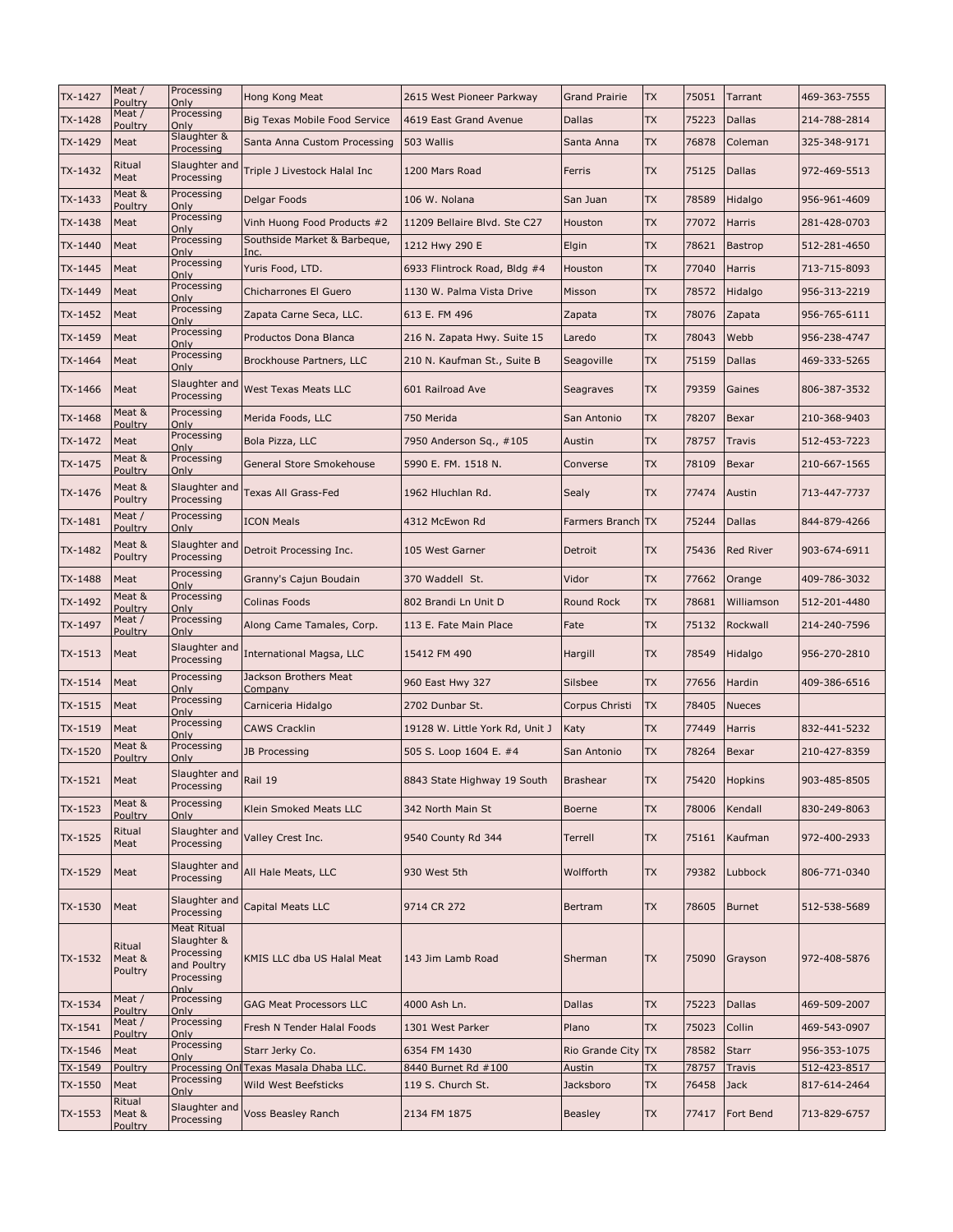| TX-1554    | Meat                        | Processing<br>Only                             | Visca LLC                                                      | 1 Brookmeadow Dr.                     | Wimberley       | <b>TX</b> | 78676       | Hays          | 512-842-3112                  |
|------------|-----------------------------|------------------------------------------------|----------------------------------------------------------------|---------------------------------------|-----------------|-----------|-------------|---------------|-------------------------------|
| TX-1555    | Meat                        | Processing<br>Only                             | Felito's Finest LLC                                            | 627 FM 2844                           | Santa Elena     | <b>TX</b> | 78591       | <b>Starr</b>  | 956-735-6401                  |
| TX-1558    | Meat                        | Processing<br>Only                             | Zuazua Products and Services,<br>LLC. DBA Alamo Sun Dried Beef | 5860 South Loop 1604 West #2 Von Ormy |                 | <b>TX</b> | 78073       | Bexar         | 210-369-1044                  |
| TX-1559    | Ritual<br>Meat &<br>Poultry | Slaughter and<br>Processing                    | The Rooster                                                    | 9707 Hwy. 36                          | Orchard         | <b>TX</b> | 77464       | Fort Bend     | 832-847-2208                  |
| TX-1560    | Meat                        | Processing<br>Only                             | Tortilleria La Gloria LLC.                                     | 715 Enrique M Barrera PKWY            | San Antonio     | <b>TX</b> | 78237       | Bexar         | 210-240-2906                  |
| TX-1563    | Meat &<br>Poultry           | Processing<br>Only                             | The Salumeria                                                  | 12345 Pauls Valley Rd. Bdg F          | Austin          | <b>TX</b> | 78737       | Hays          | 305-434-2734                  |
| TX-1565    | Meat                        | Slaughter &<br>Processing                      | Thompson's Custom Meats &<br>Processing                        | 111 W Elm Street                      | Dublin          | <b>TX</b> | 76446       | Erath         | 254-445-4180                  |
| TX-1567    | Ritual<br>Meat &            | Slaughter<br>Only                              | Alamo Farms, Inc.                                              | 200 Chihuahua St                      | San Antonio     | <b>TX</b> | 78207       | Bexar         | 210-998-2800                  |
| TX-1568    | Meat                        | Processing<br>Only                             | Salvation Salumi, LLC                                          | 498 Long Run, Bldg #2                 | Liberty Hill    | <b>TX</b> | 78642       | Williamson    | 512-773-9321                  |
| TX-1569    | Meat &<br>Poultry           | Processing<br>Only                             | Alamo City Meat Market LLC                                     | 1823 W. Travis                        | San Antonio     | <b>TX</b> | 78207       | Bexar         | 210-781-2545                  |
| TX-1571    | Meat                        | Slaughter &<br>Processing                      | <b>Windthorst Sausage Company</b><br>LLC.                      | 17565 US Hwy 281                      | Windthorst      | <b>TX</b> | 76389       | Archer        | 940-423-6655                  |
| TX-1574    | Meat &<br>Poultry           | Processing<br>Only                             | Agricole East End Collective LLC 1201 St Emanuel               |                                       | Houston         | <b>TX</b> | 77003       | <b>Harris</b> | 832-582-7202                  |
| TX-1575    | Meat &<br>Poultry           | Processing<br>Only                             | Dady Premier Catering                                          | 1508 Guadalupe                        | San Antonio     | <b>TX</b> | 78207       | Bexar         | 210-373-7589                  |
| TX-1577    | Meat &                      | Processing<br>Only                             | Koko's Suarez LLC                                              | 2216 Fern Ave Ste 20                  | McAllen         | <b>TX</b> | 78503       | Hidalgo       | 956-630-5656                  |
| TX-1578    | Poultry<br>Meat &           | Processing                                     | <b>Underbelly Catering LLC</b>                                 | 2526 Airline Drive                    | Houston         | <b>TX</b> | 77009       | <b>Harris</b> | 970-901-1043                  |
| TX-1579    | Poultry<br>Meat             | Only<br>Slaughter                              | Al-Noor Halal Meat                                             | 9707 Hwy 36                           | Orchard         | <b>TX</b> | 77464       | Fort Bend     | 832-630-9003                  |
| TX-1581    | Meat &                      | Only<br>Processing                             | <b>HEB SA26</b>                                                | 17460 I-35 Suite 500                  | Schertz         | <b>TX</b> | 78154       | Guadalupe     | 210-651-0415                  |
| $V - 0009$ | Poultry<br>Meat             | Only<br>Voluntary<br>Processing                | Texas Wild Game Co-op /<br><b>Broken Arrow Ranch</b>           | 3296 Junction Highway                 | Ingram          | <b>TX</b> | 78025       | Kerr          | 800-962-4263                  |
| $V - 0010$ | Mobile<br>Meat              | Only<br>Voluntary<br>Slaughter                 | Broken Arrow Ranch (TX Wild<br>Game)                           | 3296 Junction Hwy.                    | Ingram          | <b>TX</b> | 78025       | Kerr          | 830-367-5875                  |
| $V - 0018$ | Meat                        | Only<br>Slaughter &                            | Mercantile Company Meat Plant                                  | Cypress at Johnson                    | Utopia          | <b>TX</b> | 78884       | Uvalde        | (830)966-2222                 |
| $V - 0029$ | Meat                        | Processing<br>Slaughter &                      | <b>Uvalde Meat Processing</b>                                  | 508 South Wood St.                    | Uvalde          | <b>TX</b> | 78801       | Uvalde        | 830-278-6247                  |
| $V - 0030$ | Mobile                      | Processing<br>Slaughter                        | <b>Broken Arrow Ranch</b>                                      | 3296 Junction Highway                 | Ingram          | <b>TX</b> | 78025       | Kerr          | 800-963-4263                  |
| $V - 0038$ | <u>Meat</u><br>Meat         | Only<br>Slaughter &                            | Dutchman's Market                                              | 1609 E. Main                          | Fredericksburg  | <b>TX</b> | 78624       | Gillespie     | (830)997-5693                 |
| $V - 0039$ | Meat                        | Processing<br>Vouluntary<br>Processing         | Dziuk's Meat Market                                            | 608 Hwy 90 W.                         | Castroville     | <b>TX</b> | 78009       | Medina        | 830-538-3082                  |
| $V - 0040$ | Meat                        | Only<br>Voluntary<br>Slaughter &               | Eckermann's Meat Market, Inc.                                  | 2543 FM 1457                          | New Ulm         | <b>TX</b> | 78950       | Austin        | (979) 836-8858                |
| $V - 0049$ | Quail                       | Processing<br>Voluntary<br>Slaughter &         | Texas Quail Farms, LP                                          | 256 Brushy Branch Road                | Lockhart        | <b>TX</b> | 78644       | Caldwell      | $(512)$ 376-2072              |
| $V - 0057$ | Meat                        | Processing<br>Slaughter &                      | <b>Mills County Meat Company</b>                               | 1119 Parker                           | Goldthwaite     | <b>TX</b> | 76844 Mills |               | 325-648-3111                  |
| $V - 0073$ | Quail                       | <b>Processing</b><br>Slaughter &<br>Processing | Diamond H Foods LTD                                            | 1598 Highland Dr.                     | Bandera         | <b>TX</b> | 78003       | Bandera       | 830-796-4540                  |
| $V - 0083$ | Meat                        | Slaughter &                                    | Shape Ranch Thunder Heart                                      | Hwy. 186S                             | Carrizo Springs | <b>TX</b> | 78834       | Dimmit        | (210)930-0841                 |
| $V-0278$   | Meat                        | Processing<br>Slaughter                        | <b>Bison</b><br>Penshorn's Meat Market, LLC                    | 113 West San Antonio Street           | Marion          | TX        | 78124       | Guadalupe     | 830-420-2327                  |
| $V - 0294$ | Meat                        | Only<br>Slaughter &                            | <b>Bayco Meat Processing</b>                                   | 205 East McLain Street                | Seymour         | TX        | 76380       | Baylor        | 940-889-2424                  |
| $V - 0344$ | Meat                        | Processing<br>Processing                       | Oma's Choice Inc.                                              | 2122 Farm Market 109                  | Columbus        | <b>TX</b> | 78964       | Colorado      | (979) 733-0679                |
| $V-0382$   | Meat                        | Only<br>Slaughter                              | Hibler Family Slaughter &                                      | 103 E. Wallace                        | San Saba        | TX        | 76877       | San Saba      | 325-372-5195                  |
| $V - 0450$ | Meat                        | Only<br>Processing                             | Processing<br>Dallas Dressed Beef LLC                          | 1348 Conant St                        | Dallas          | <b>TX</b> | 75207       | <b>Dallas</b> | 214-638-0142                  |
| $V - 0546$ | Meat                        | Only<br>Slaughter and<br>Processing            | <b>Hamilton Wholesale Meats</b>                                | 1410 Clear Lake Rd                    | Weatherford     | <b>TX</b> | 76086       | Parker        | 817-596-8474                  |
| $V - 0564$ | Meat                        | Slaughter and<br>Processing                    | <b>Old Plantation Meat</b>                                     | 2127 E Hwy 199                        | Springtown      | <b>TX</b> | 76082       | Parker        | 817-677-2768                  |
| $V-0759$   | Meat                        | Slaughter and<br>Processing                    | Thompson's Custom Meats &<br>Processing                        | 3050 Highway 2861                     | Comanche        | TX        | 76442       | Comanche      | 254-879-3313                  |
| $V-1322$   | Meat                        | Slaughter and<br>Processing                    | <b>Cobbs Meat Processing</b>                                   | 362 CR 34550                          | Sumner          | TX        | 75486       | Lamar         | 903-785-7012;<br>903-375-5417 |
| $V-1369$   | Mobile<br>Meat              | Voluntary<br>Slaughter<br>Only                 | Specialty Meats of Texas                                       | 7005 US 277 South                     | San Angelo      | TX        | 79604       | Tom Green     | 325-895-1490                  |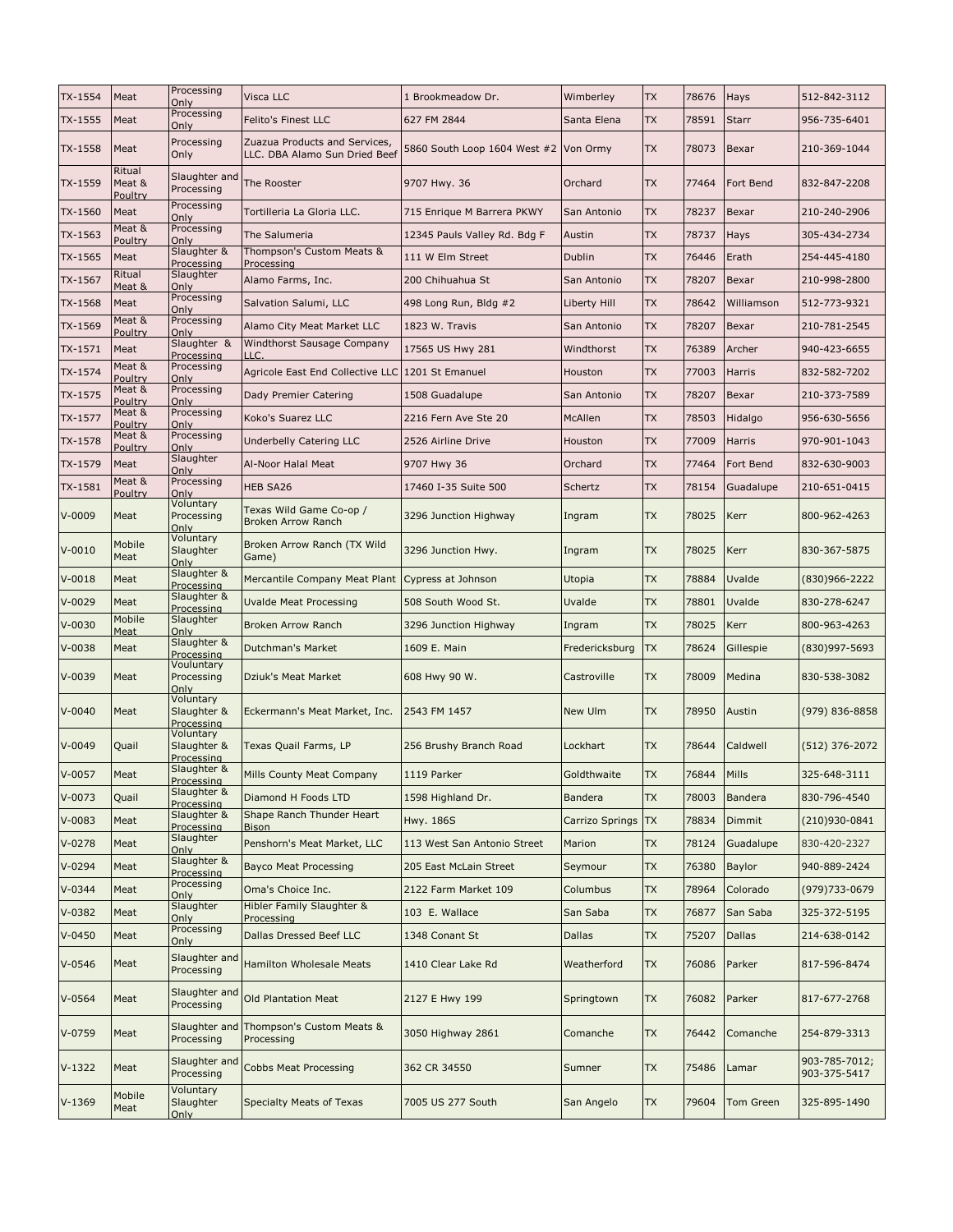| Meat              | Slaughter and<br>Processing             | Rancher's Meats, Inc.                                                                                                                                                                                         | 3732 Farm Market 529                                                 | <b>Bellville</b>                                | <b>TX</b> | 77418             | Austin           | (979)865-3822                 |
|-------------------|-----------------------------------------|---------------------------------------------------------------------------------------------------------------------------------------------------------------------------------------------------------------|----------------------------------------------------------------------|-------------------------------------------------|-----------|-------------------|------------------|-------------------------------|
| Meat              | Slaughter and<br>Processing             | <b>Harris County Farm</b>                                                                                                                                                                                     | 15437 Miller Road 1                                                  | Houston                                         | <b>TX</b> | 77049             | Harris           | 281-797-8668                  |
| Meat              | Slaughter and<br>Processing             | Mt.Pleasant Meat Processing                                                                                                                                                                                   | 1232 Dove Avenue                                                     |                                                 |           | 75455             | Titus            | 903-572-9277                  |
| Meat              | Slaughter &<br>Processing               | Santa Anna Custom Processing                                                                                                                                                                                  | 503 Wallis                                                           | Santa Anna                                      | <b>TX</b> | 76878             | Coleman          | 325-348-9171                  |
| Ritual            | Slaughter                               | Triple J Livestock Halal Inc                                                                                                                                                                                  | 1200 Mars Road                                                       | Ferris                                          | <b>TX</b> | 75125             |                  | 972-469-5513                  |
| Quail             | Voluntary                               | Southside Market & Barbeque,                                                                                                                                                                                  | 1212 Hwy 290 E                                                       | Elgin                                           | <b>TX</b> | 78621             | <b>Bastrop</b>   | 512-281-4650                  |
| Meat              | Slaughter and<br>Processing             | <b>West Texas Meats LLC</b>                                                                                                                                                                                   | 601 Railroad Ave                                                     | Seagraves                                       | <b>TX</b> | 79359             | Gaines           | 806-387-3532                  |
| Meat              | Slaughter and<br>Processing             | Lattimore Management LLC                                                                                                                                                                                      | 589 Game Farm Road                                                   | Denison                                         | <b>TX</b> | 75021             | Collin           | 903-965-4674                  |
| Meat              | Slaughter and<br>Processing             | Texas All Grass-Fed                                                                                                                                                                                           | 1962 Hluchlan Rd.                                                    | Sealy                                           | <b>TX</b> | 77474             | Austin           | 713-447-7737                  |
| Meat              | Processing                              | Detroit Processing Inc.                                                                                                                                                                                       | 105 West Garner                                                      | Detroit                                         | <b>TX</b> | 75436             | <b>Red River</b> | 903-674-6911                  |
| Meat              | Voluntary<br>Only                       | <b>Bellville Meat Market</b>                                                                                                                                                                                  | 128 S. Tesch                                                         | <b>Bellville</b>                                | <b>TX</b> | 77418             | Austin           | 979-865-5782                  |
| Quail             | Voluntary<br>Processing                 |                                                                                                                                                                                                               | 15412 FM 490                                                         | Hargill                                         | <b>TX</b> | 78549             | Hidalgo          | 956-270-2810                  |
| Mobile            | Slaughter<br>Only                       | <b>Unique Meats LLC</b>                                                                                                                                                                                       | 2218 Krischke Rd                                                     | Schulenburg                                     | <b>TX</b> | 78956             | Fayette          | 979-450-6056                  |
| Meat              | Voluntary<br>Slaughter &<br>Processing  | Dean & Peeler Meatworks                                                                                                                                                                                       | 201 W. Menchaca                                                      | Poth                                            | <b>TX</b> | 78147             | Wilson           | 834-484-0012                  |
| Meat              | Slaughter and<br>Processing             | All Hale Meats, LLC                                                                                                                                                                                           | 930 West 5th                                                         | Wolfforth                                       | <b>TX</b> | 79382             | Lubbock          | 806-771-0340                  |
| Mobile            | Slaughter<br>Only                       | <b>Unique Meats LLC</b>                                                                                                                                                                                       | 2218 Krischke Rd                                                     | Schulenburg                                     | <b>TX</b> | 78956             | Fayette          | 979-450-6056                  |
| Quail             | Slaughter &                             | Saba & Sweet's Farm                                                                                                                                                                                           | 155 Oak Park Rd                                                      | <b>Adkins</b>                                   | <b>TX</b> | 78101             | Wilson           | 210-995-7022                  |
| Rabbit            | Slaughter and<br>Processing             | The Rooster                                                                                                                                                                                                   | 9707 Hwy. 36                                                         | Orchard                                         | <b>TX</b> | 77464             | Fort Bend        | 832-847-2208                  |
| Meat              | Voluntary<br>Slaughter &                | <b>BB Oak Creek Ranch LLC</b>                                                                                                                                                                                 | 2400 Brunes Mill Road                                                | Columbus                                        | <b>TX</b> | 78934             | Colorado         | 979-733-8635                  |
| Meat              | Slaughter                               | Alamo Farms, Inc.                                                                                                                                                                                             | 200 Chihuahua St                                                     | San Antonio                                     | <b>TX</b> | 78207             | Bexar            | 210-998-2800                  |
| Mobile            | Voluntary<br>Slaughter                  | Legacy Meats                                                                                                                                                                                                  | 9440 Kirby Dr                                                        | Houston                                         | <b>TX</b> | 77054             | <b>Harris</b>    | 210-862-4566                  |
| Meat &<br>Poultry | Processing<br>Only                      | <b>Texas Best Proteins</b>                                                                                                                                                                                    | 5445 FM 2201                                                         | Santo                                           | <b>TX</b> | 76472             | Palo Pinto       | (940) 769-2028                |
| Meat &            | Processing                              |                                                                                                                                                                                                               |                                                                      | Chappell Hill                                   | <b>TX</b> | 77426             | Washington       | (979) 836-5830                |
| Meat &            | Processing                              | Pruski's Market, Inc.                                                                                                                                                                                         | 10140 Hwy 87 South                                                   | Adkins                                          | TX        | 78101             | Bexar            | 210-649-2151                  |
| Meat              | Processing                              | Texas Best Beef Jerky                                                                                                                                                                                         | 7043 Seymour Highway                                                 | Wichita Falls                                   | TX        | 76308             | Wichita          | 940-691-3664                  |
| Meat &            | Processing                              | Lao Thai Nam                                                                                                                                                                                                  | 4444 West Illinois Avenue #400                                       | Dallas                                          | <b>TX</b> | 75211             | Dallas           | 214-331-1219                  |
| Meat &<br>Poultry | Processing<br>Only                      | Performance Food Group of<br>Texas, L.P.                                                                                                                                                                      | 4141 Lucius McCelvey Dr.                                             | Temple                                          | <b>TX</b> | 76504             | Bell             | 254-778-4519                  |
| Meat              | Processing                              | Texas Wild Game Co-op /                                                                                                                                                                                       | 3296 Junction Highway                                                | Ingram                                          | TX        | 78025             | Kerr             | 800-962-4263                  |
| Meat              | Processing                              | Woo Shin Meat Market                                                                                                                                                                                          | 11407 Emerald #105                                                   | Dallas                                          | <b>TX</b> | 75229             | Dallas           | 972-488-9292                  |
| Meat              | Processing                              | CS2 Ranch Brand Jerky LLC                                                                                                                                                                                     | 13637 US Hwy 287N                                                    | Grapeland                                       | <b>TX</b> | 75844             | Houston          | 936-687-2546;<br>936-687-5778 |
| Meat              | Processing                              | Williams & Conner Jerky                                                                                                                                                                                       | 20 Lou Stroup St.                                                    | Uvalde                                          | <b>TX</b> | 78801             | Uvalde           | (830)278-5100                 |
| Meat<br>TA-44193  | Processing                              | Clint & Sons                                                                                                                                                                                                  | 119 West 3rd Street                                                  | White Deer                                      | TX        | 79097             | Carson           | 806-883-7831                  |
|                   | Processing                              | Unwrapping Flavors, LLC                                                                                                                                                                                       | 314 Spencer Lane                                                     | San Antonio                                     | TX        | 78201             | Bexar            | 210-877-9949                  |
| Meat              | Processing                              | Comings International LLC                                                                                                                                                                                     | 5504 Bandera Road, Suite 509                                         | San Antonio                                     | TX        | 78238             | Bexar            | 210-647-7870                  |
| Meat              | Processing                              | <b>Woodbury Wild Game</b><br>Processing                                                                                                                                                                       | 3286 Junction Highway                                                | Ingram                                          | <b>TX</b> | 78025             | Kerr             | $(830)367 - 5855$             |
|                   | Rabbit<br>Poultry<br>Poultry<br>Poultry | Only<br>Proc. Only<br>Only<br>Processing<br>Voluntary<br>Processing<br>Processing<br>Only<br>Only<br>Only<br>Only<br>Only<br>Only<br>Only<br>Only<br>Only<br>Only<br>Only<br>Only<br>Only<br>Custom<br>Exempt | Inc.<br>Slaughter and International Magsa, LLC<br>Broken Arrow Ranch | Chappell Hill Sausage Company 4255 Sausage Lane |           | Mount Pleasant TX |                  |                               |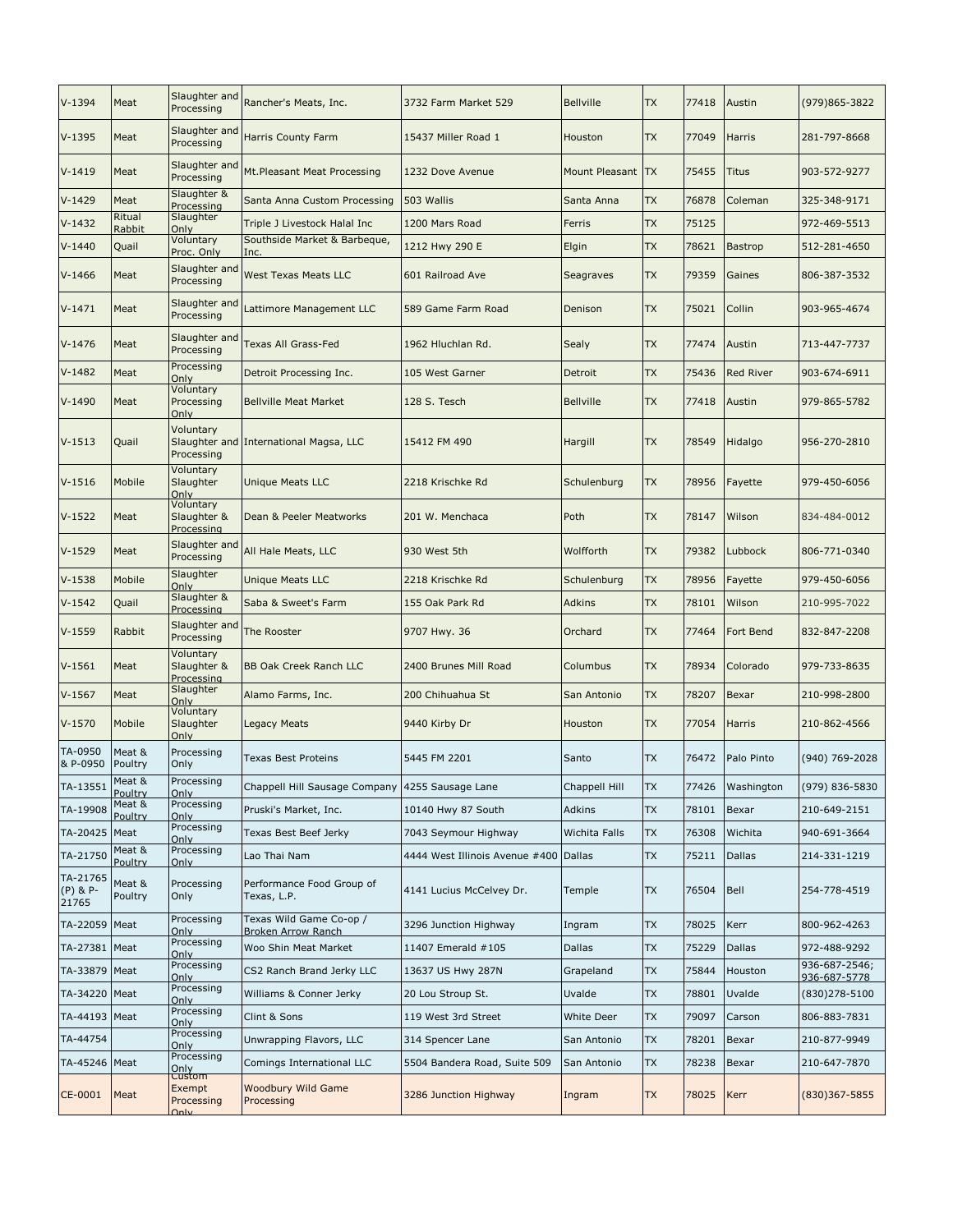| CE-0011        | Meat              | Custom<br>Exempt<br>Slaughter &                 | Jack Scarborough                   | 1 mile East of Banquette on<br>Hwy 44. Then 1mi. South on FM Banquete<br>Rd. at that point. (no number). |                    | <b>TX</b> | 78380 | <b>Nueces</b>   | 361-387-7237       |
|----------------|-------------------|-------------------------------------------------|------------------------------------|----------------------------------------------------------------------------------------------------------|--------------------|-----------|-------|-----------------|--------------------|
| CE-0012        | Meat              | Custom<br>Exempt<br>Slaughter &<br>Processing   | Meridian Frozen Food Locker        | 106 E. Morgan Street                                                                                     | Meridian           | <b>TX</b> | 76665 | <b>Bosque</b>   | 254-435-2803       |
| CE-0015        | Meat              | Custom<br>Exempt<br>Slaughter and<br>Processing | <b>Burton Meat Processing</b>      | 1120 Navasota Street                                                                                     | <b>Burton</b>      | <b>TX</b> | 77835 | Washington      | 979-289-4022       |
| CE-0019        | Meat              | Custom<br>Exempt<br>Slaughter and<br>Processing | <b>Texline Meat Processing</b>     | Star Route 844                                                                                           | <b>Texline</b>     | <b>TX</b> | 78087 | Dallam          | 806-362-4551       |
| CE-0021        | Meat              | Custom<br>Exempt<br>Slaughter and<br>Processing | <b>Hopkins County Food Lockers</b> | 158 Putman                                                                                               | Sulphur Springs TX |           | 75483 | <b>Hopkins</b>  | 903-885-5241       |
| CE-0025        | Meat              | Custom<br>Exempt<br>Slaughter and<br>Processing | Kountze FFA Meats Lab              | 1488 FM 1293                                                                                             | Kountz             | <b>TX</b> | 77625 | Hardin          | 409-656-3685       |
| CE-0035        | Meat              | Custom<br>Exempt<br>Slaughter &<br>Processing   | <b>Country Slaughter House</b>     | 3857 Burroughsville Road                                                                                 | Victoria           | <b>TX</b> | 77905 | Victoria        | $(361) 573 - 9043$ |
| CE-0036        | Meat              | Custom<br>Exempt<br>Slaughter &<br>Processing   | Harwell's Custom Processing        | 7804 FM 236                                                                                              | Victoria           | <b>TX</b> | 77905 | Victoria        | $(361)$ 575-5120   |
| CE-0046        | Poultry           | Custom<br>Exempt<br>Slaughter<br>Only           | <b>Oaks of Mamre Farm</b>          | 27959 Mellman Road                                                                                       | Hempstead          | <b>TX</b> | 77445 | Waller          |                    |
| CE-0064        | Meat              | Custom<br>Exempt<br>Slaughter and<br>Processing | <b>Rendon Meats</b>                | 12314 Rendon Rd                                                                                          | <b>Burleson</b>    | <b>TX</b> | 76028 | Johnson         | 817-478-9511       |
| CE-0070        | Meat              | Custom<br>Exempt<br>Slaughter and<br>Processing | <b>Tyers Processing</b>            | 1300 North 6th St.                                                                                       | Crockett           | <b>TX</b> | 75835 | Houston         | 936-544-7463       |
| CE-0085        | Meat &<br>Poultry | Custom<br>Exempt<br>Slaughter and<br>Processing | Sam Houston Meat Lab               | 2400 Avenue M                                                                                            | Huntsville         | <b>TX</b> | 77341 | Walker          | 936-294-1235       |
| CE-0092        | Meat              | Custom<br>Exempt<br>Processing<br>Only          | Rogers High School Meat Lab        | 1 Eagle Drive                                                                                            | Rogers             | <b>TX</b> | 76569 | Bell            | 254-642-0047       |
| CE-0093 Meat   |                   | Custom<br>Exempt<br>Slaughter &<br>Processing   | Jurek's Smokehouse                 | 500 North J Avenue                                                                                       | Markham            | Tx        | 77456 | Matagorda       | 979-843-5211       |
| <b>CE-0098</b> | Meat&<br>Poultry  | Custom<br>Exempt<br>Slaughter and<br>Processing | Cabritos Garza                     | 4519 Theiss Road                                                                                         | Humble             | <b>TX</b> | 77338 | Harris          | $(281)$ 443-8185   |
| CE-0114        | Meat              | Custom<br>Exempt<br>Slaughter                   | Hamza Farms                        | 9022 Puritan Way                                                                                         | Rosharon           | <b>TX</b> | 77583 | <b>Brazoria</b> | $(713)459 - 3556$  |
| CE-0131        | Meat              | Custom<br>Exempt<br>Slaughter &<br>Processing   | H. W. Doyle Processing             | 1751 S. Main                                                                                             | Giddings           | <b>TX</b> | 78942 | Lee             | (979) 542-3555     |
| CE-0132        | Meat &<br>Poultry | Custom<br>Exempt<br>Slaughter &<br>Processing   | Texas Farm Fresh Halal Meat        | 13221 Old Richmond Road                                                                                  | Houston            | <b>TX</b> | 77083 | <b>Harris</b>   | $(281)$ 650-1366   |
| CE-0133        | Meat              | Custom<br>Exempt<br>Slaughter/Pro<br>cessing    | Dime Box Meat Market               | 8362 FM 141 North                                                                                        | Dime Box           | <b>TX</b> | 77853 | Lee             | (979) 884-3535     |
| CE-0140        | Meat &<br>Poultry | Custom<br>Exempt<br>Slaughter &<br>Processing   | Van Vleck High School              | 302 4th Street                                                                                           | Van Vleck          | <b>TX</b> | 77482 | Matagorta       |                    |
| CE-0151        | Meat              | Custom<br>Exempt<br>Slaughter and<br>Processing | Hughes Springs Frozen Foods        | 105 Foster St.                                                                                           | Hughes Springs TX  |           | 75656 | Cass            | 903-639-2941       |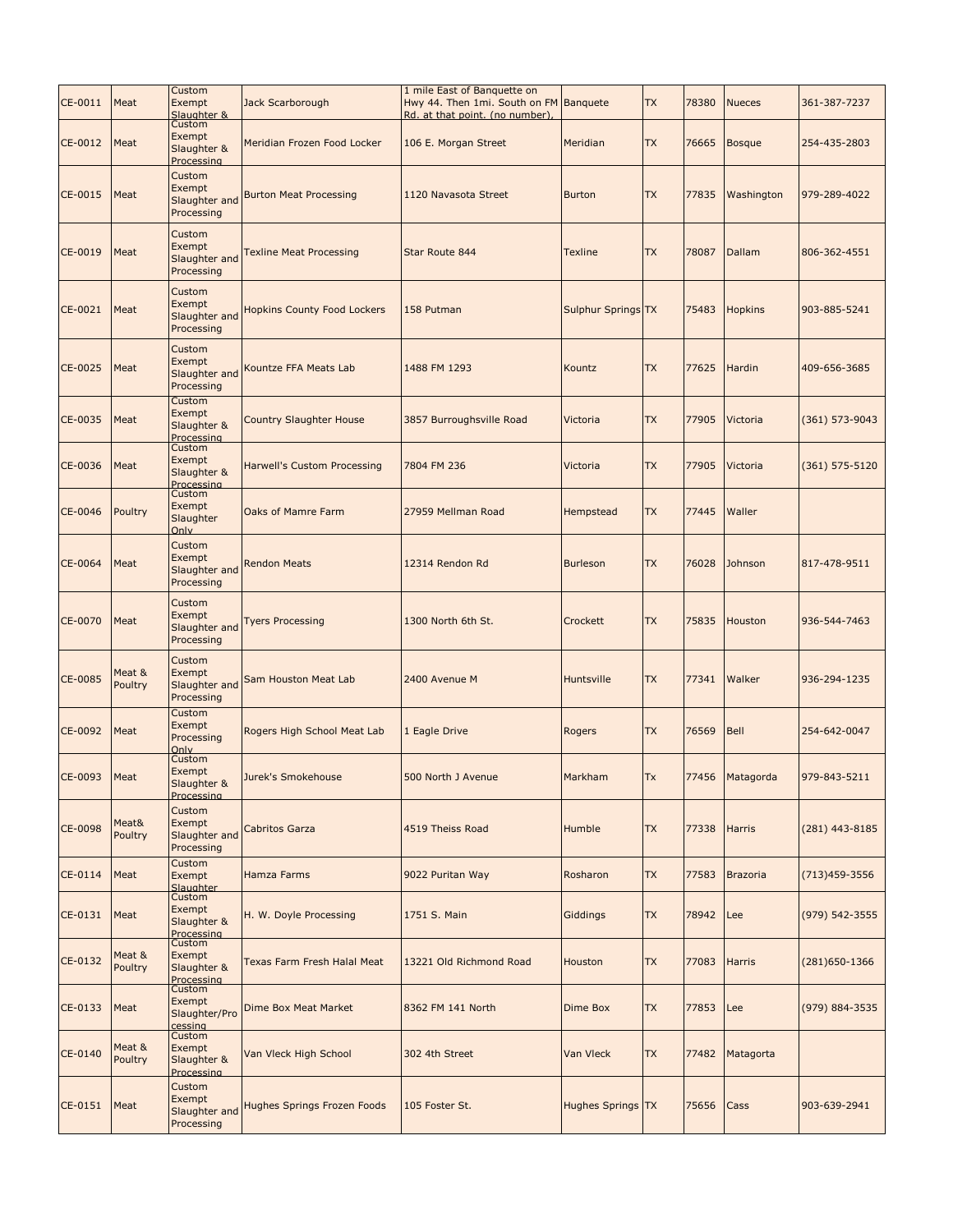| CE-0179      | Meat              | Custom<br>Exempt<br>Processing<br>Only                  | Miller Meat Co.                            | 1013 North Nelson          | <b>Fort Stockton</b> | <b>TX</b> | 79735         | Pecos         | 432-336-2979  |
|--------------|-------------------|---------------------------------------------------------|--------------------------------------------|----------------------------|----------------------|-----------|---------------|---------------|---------------|
| CE-0240      | Meat              | Custom<br>Exempt<br>Slaughter and<br>Processing         | <b>Earth Lockers</b>                       | 104 W Main St              | Earth                | <b>TX</b> | 79031         | Lamb          | 806-257-3393  |
| CE-0269      | Meat              | Custom<br>Exempt                                        | <b>Going Custom Processing</b>             | 6813 East Wallisville Road | Baytown              | <b>TX</b> | 77521         | <b>Harris</b> |               |
| CE-0294      | Meat              | Custom<br>Exempt<br>Slaughter and<br>Processing         | <b>Bayco Meat Processing</b>               | 205 East McLain Street     | Seymour              | <b>TX</b> | 76380         | <b>Baylor</b> | 940-889-2424  |
| CE-0320      | Meat              | Custom<br>Exempt<br>Slaughter &<br>Processing           | De la Garza Slaughter House                | 915 E. Freddy Gonzales Dr. | Edinburg             | <b>TX</b> | 78539         | Hidalgo       | 956-383-9018  |
| CE-0326      | Meat              | Custom<br>Exempt<br>Slaughter and<br>Processing         | <b>Coats Processing</b>                    | 745 CR 4676                | Atlanta              | <b>TX</b> | 75551         | Cass          | 903-796-6817  |
| CE-0355      | Meat              | Custom<br>Exempt<br>Slaughter and<br>Processing         | <b>Nance Processing</b>                    | 7297 Brewer Road           | Orange               | <b>TX</b> | 77630         | Orange        | 409-745-3426  |
| CE-0369      | Meat              | Custom<br>Exempt<br>Slaughter &<br>Processing           | Westphalia Market, Inc.                    | 734 State Highway 320      | Lott                 | <b>TX</b> | 76656         | Falls         | 254-584-4060  |
| CE-0374      | Meat              | Custom<br>Exempt<br>Process Only                        | <b>Green's Sausage House</b>               | 16483 State Highway 53     | Temple               | <b>TX</b> | 76501         | Bell          | 254-985-2331  |
| CE-0382      | Meat              | Custom<br>Exempt<br>Slaughter/Pro                       | Hibler Family Slaughter &<br>Processing    | 103 E. Wallace             | San Saba             | <b>TX</b> | 76877         | San Saba      | 325-372-5195  |
| CE-0384      | Meat              | Custom<br>Exempt<br>Slaughter &<br>Processing           | Mills County Meat Company Inc. 1119 Parker |                            | Goldthwaite          | <b>TX</b> | 76844         | Mills         | 325-648-3111  |
| CE-0388      | Meat              | Custom<br>Exempt<br>Slaughter &<br>Processing<br>Custom | <b>Fultons Custom Processing LLC</b>       | 606 Bus Hwy 6 N            | Marlin               | <b>TX</b> | 76661         | <b>Falls</b>  | 254-883-3131  |
| CE-0438      | Meat              | Exempt<br>Slaughter &<br>Processing                     | Chubby's Packing Company                   | 2201 Hwy 105 East          | Liberty              | <b>TX</b> | 77575         | Liberty       | 936-298-2435  |
| CE-0439      | Meat              | Custom<br>Exempt<br>Slaughter &<br>Processing           | Nicholson's Meat Co.                       | 207 Broadway Street        | Mertzon              | <b>TX</b> | 76950         | Irion         | 325-835-2611  |
| CE-0445 Meat |                   | Custom<br>Exempt<br>Slaughter and<br>Processing         | <b>Reeds Meat Processing</b>               | 7187 FM 1010               | Cleveland            | <b>TX</b> | 77327 Liberty |               |               |
| CE-0455      | Meat &<br>Poultry | Custom<br>Exempt<br>Slaughter and<br>Processing         | <b>Hayes Farm</b>                          | 7580 Bennett Lawson Rd     | Mansfield            | <b>TX</b> | 76063         | Johnson       | 817-477-1661  |
| CE-0463      | Meat              | Custom<br>Exempt<br>Slaughter and<br>Processing         | <b>Bishop's Meat Locker</b>                | 812 CR 1655                | Mt. Pleasant         | <b>TX</b> | 75455         | <b>Titus</b>  | 903-572-7353  |
| CE-0466      | Meat              | Custom<br>Exempt<br>Slaughter<br>Processing             | Holland High School Meat Lab               | 101 South Rose Lane        | Holland              | <b>TX</b> | 76534         | Bell          | 254-657-2523  |
| CE-0471      | Meat &<br>Poultry | Processing<br>Only                                      | <b>Wiatrek's Meat Market</b>               | 912 N. Storts              | Poth                 | <b>TX</b> | 78147         | Wilson        | (830)484-2838 |
| CE-0475      | Meat              | Custom<br>Exempt<br>Slaughter and<br>Processing         | <b>Nederland ISD</b>                       | 220 17th Street            | Nederland            | <b>TX</b> | 77627         | Jefferson     | 409-719-6751  |
| CE-0480      | Meat              | Custom<br>Exempt<br>Slaughter and<br>Processing         | <b>Hooks High School</b>                   | 401 East Avenue A          | Hooks                | <b>TX</b> | 75561         | <b>Bowie</b>  | 903-547-2215  |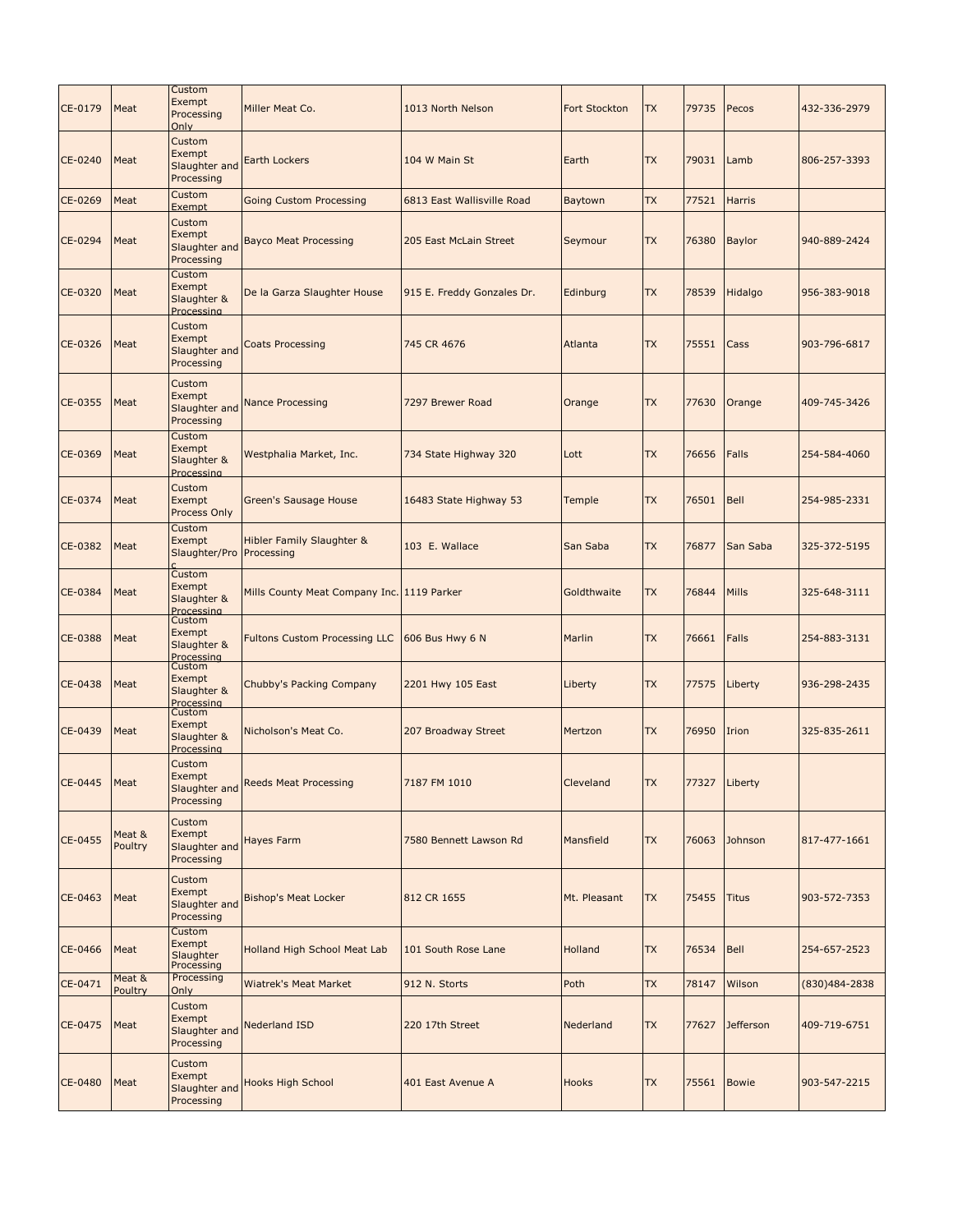| CE-0485 | Meat              | Custom<br>Exempt<br>Slaughter &<br>Processing       | <b>Tatum's Custom Meats</b>            | 1305 South 1st                     | <b>Haskell</b> | <b>TX</b> | 76521 | Haskell          | 940-864-3388       |
|---------|-------------------|-----------------------------------------------------|----------------------------------------|------------------------------------|----------------|-----------|-------|------------------|--------------------|
| CE-0488 | Meat              | Custom<br>Exempt<br>Processing                      | Florence High School Meat Lab          | 401 County Road 970                | Florence       | <b>TX</b> | 76527 | Williamson       | 254-793-2495       |
| CE-0489 | Poultry           | only<br>Custom<br>Exempt<br>Processing<br>Only      | Tai Hung Farm Poultry                  | 13227 Old Richmond Road            | Houston        | <b>TX</b> | 77083 | Harris           | $(281)495 - 8847$  |
| CE-0492 | Meat              | Custom<br>Exempt<br>Slaughter and<br>Processing     | A & K Meat Processing                  | 1303 8th Street                    | Wellington     | <b>TX</b> | 79095 | Collingsworth    | 806-447-5660       |
| CE-0494 | Meat              | Custom<br>Exempt<br>Slaughter/Pro<br>cess           | Lalo & Lalo Processing                 | 2114 Jackson St.                   | Zapata         | <b>TX</b> | 78076 | Zapata           | 956-285-5583       |
| CE-0495 | Meat              | Custom<br>Exempt<br>Slaughter/Pro<br>cessing        | Smithville Food Lockers                | 305 Royston St.                    | Smithville     | <b>TX</b> | 78957 | <b>Bastrop</b>   | $(512)$ 237-2438   |
| CE-0496 | Meat              | Custom<br>Exempt<br>Slaughter and<br>Processing     | Caddo Packing Co., Inc.                | 609 S. Washington                  | Marshall       | <b>TX</b> | 75670 | Harrison         | 903-935-2211       |
| CE-0499 | Meat              | Custom<br>Exempt<br>Slaughter &<br>Processing       | Lake Gardens Processing                | 8325 US Highway 87 North           | San Angelo     | <b>TX</b> | 76901 | <b>Tom Green</b> | 325-655-2559       |
| CE-0502 | Meat &<br>Poultry | Custom<br>Exempt<br>Slaughter                       | Old Richmond Farm                      | 13235 Old Richmond Road            | Houston        | <b>TX</b> | 77083 | <b>Harris</b>    | (281)495-3099      |
| CE-0503 | Meat              | Custom<br>Exempt<br>Slaughter and LLC<br>Processing | Klassen Custom Butchering,             | 132 CR 320, Seminole               | Seminole       | <b>TX</b> | 79360 | Gaines           | 432-955-0767       |
| CE-0509 | Meat              | Custom<br>Exempt<br>Slaughter &<br>Processing       | <b>Hamilton Quality Meats</b>          | 1205 South Rice                    | Hamilton       | <b>TX</b> | 76531 | <b>Hamilton</b>  | 251-386-4646       |
| CE-0528 | Meat              | Custom<br>Exempt<br>Processing<br>Only              | R & R Alsation Sausage and<br>Products | 1034 Country Lane                  | Castroville    | <b>TX</b> | 78009 | Medina           | 830-931-2430       |
| CE-0534 | Meat              | Custom<br>Exempt<br>Saughter and<br>Processing      | Theiss Sausage Company                 | 13754 FM 39 South                  | Normangee      | <b>TX</b> | 77871 | Leon             |                    |
| CE-0556 | Meat              | Custom<br>Exempt<br>Slaughter and<br>Processing     | <b>Whispering Pines</b>                | 2556 FM 3274                       | <b>Emory</b>   | <b>TX</b> | 75440 | Rains            | 903-473-3901       |
| CE-0570 | Meat              | Custom<br>Exempt<br>Slaughter and<br>Processing     | opez Meat Market                       | 1101 East Waylon Jennings<br>Blvd. | Littlefield    | <b>TX</b> | 79339 | Lamb             | 806-385-5506       |
| CE-0580 | Meat              | Custom<br>Exempt<br>Slaughter and<br>Processing     | <b>PNP Processing</b>                  | 1790 CR 4501                       | Jacksonville   | <b>TX</b> | 75766 | Cherokee         | 903-726-9509       |
| CE-0616 | Meat              | Custom<br>Exempt<br>Processing<br>Only              | Ohl's Beef Jerky                       | 3109 School Rd.                    | Needville      | <b>TX</b> | 77461 | Fort Bend        | (979) 793-5440     |
| CE-0621 | Meat              | Custom<br>Exempt<br>Slaughter &<br>Processing       | Jackson Slaughter and<br>Processing    | 4461 Hwy 96 N                      | <b>Silsbee</b> | <b>TX</b> | 77615 | Hardin           | (409) 385-4573     |
| CE-0680 | Meat              | Custom<br>Exempt<br>Processing<br>Only              | <b>Big's Sausage LLC</b>               | 2915 East 12th Street              | Austin         | <b>TX</b> | 78702 | <b>Travis</b>    | 512-472-6707       |
| CE-0700 | Meat              | Custom<br>Exempt<br>Slaughter/Pro<br>cessing        | Maeker Processing Plant                | 813 E 16th Street                  | Shiner         | <b>TX</b> | 77984 | Lavaca           | $(361) 594 - 2172$ |
| CE-0707 | Meat              | Custom<br>Exempt<br>Slaughter and<br>Processing     | <b>Teels Custom Meats</b>              | 1820 N Main                        | Weatherford    | <b>TX</b> | 76085 | Parker           | 817-613-0095       |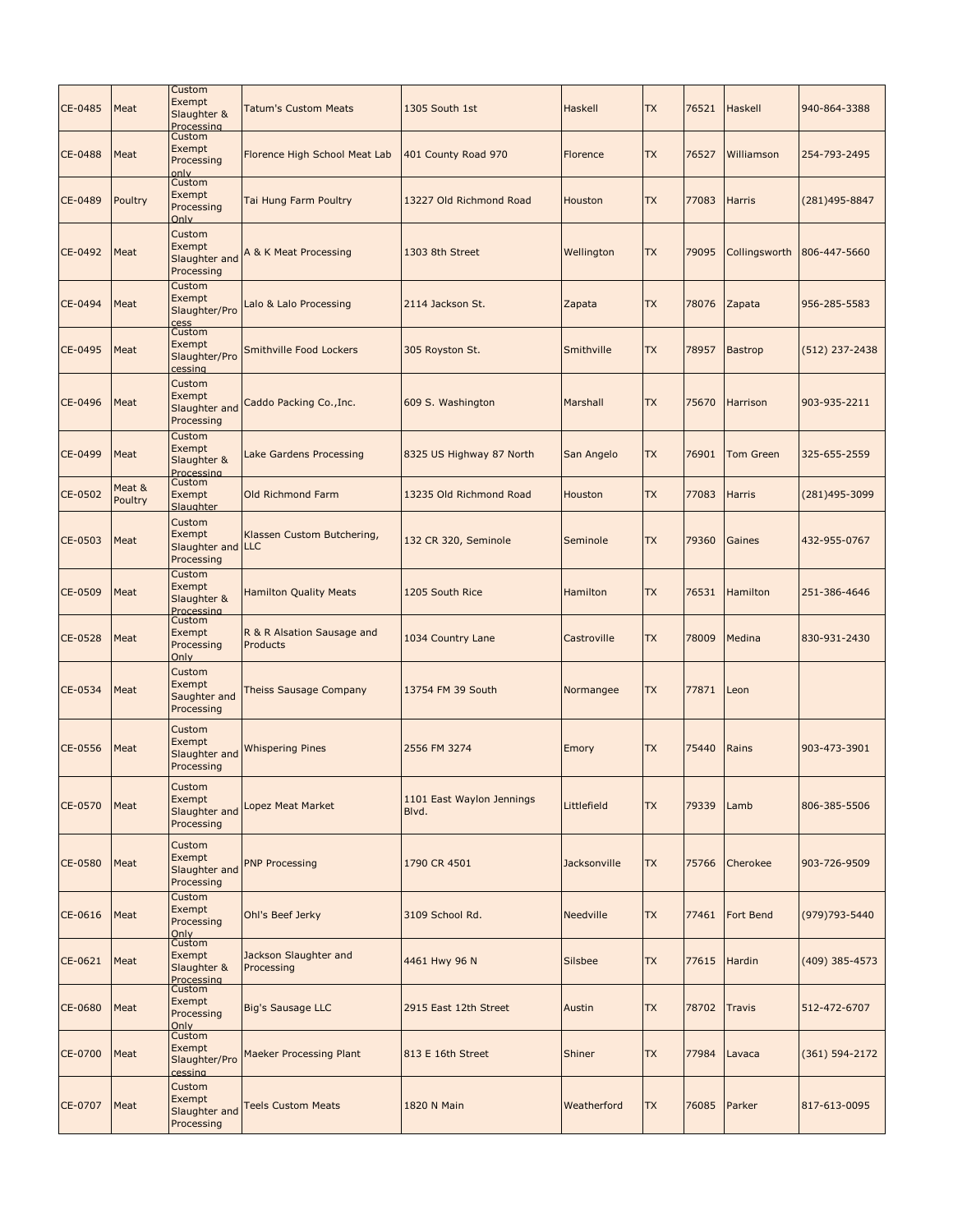| CE-0759 | Meat              | Custom<br>Exempt<br>Slaughter and Processing<br>Processing | Thompson's Custom Meats &            | 3050 Highway 2861     | Comanche            | <b>TX</b> | 76442 | Comanche        | 254-879-3313                  |
|---------|-------------------|------------------------------------------------------------|--------------------------------------|-----------------------|---------------------|-----------|-------|-----------------|-------------------------------|
| CE-0765 | Meat              | Custom<br>Exempt<br>Slaughter/Pro<br>cessing               | <b>Gonzales Processing</b>           | 3187 N US 183         | Gonzales            | <b>TX</b> | 78629 | <b>Gonzales</b> | (830) 672-2135                |
| CE-0777 | Meat              | Custom<br>Exempt<br>Slaughter and<br>Processing            | Jarrett's Meat Service               | 335 Crossroads Street | Madisonville        | <b>TX</b> | 77864 | <b>Madison</b>  |                               |
| CE-0850 | Poultry           | Custom<br>Exempt<br>Slaughter &<br>Processing              | Dai Fong Poultry Farm                | 11850 Walters Road    | Houston             | <b>TX</b> | 77067 | Harris          | 281-931-6558                  |
| CE-1135 | Meat              | Custom<br>Exempt<br>Slaughter &<br>Processing              | Dorecks Meat Market                  | 4101 Highway 646 N    | Santa Fe            | <b>TX</b> | 77510 | Galveston       | $(409)925 - 6611$             |
| CE-1304 | Meat              | Custom<br>Exempt<br>Processing<br>only                     | <b>Hill Country Fine Meats</b>       | 1405 State St.        | <b>Marble Falls</b> | <b>TX</b> | 78654 |                 |                               |
| CE-1306 | Poultry           | Custom<br>Exempt<br>Slaughter &<br>Processing              | Lillja Farm                          | 14602 Lillja Road     | Houston             | <b>TX</b> | 77060 | Harris          | 281-587-1158                  |
| CE-1317 | Meat              | Custom<br>Exempt<br>Slaughter and<br>Processing            | <b>Dyess Processing</b>              | 3451 CR 1301          | <b>Rusk</b>         | <b>TX</b> | 75785 | Cherokee        |                               |
| CE-1322 | Ritual<br>Meat    | Custom<br>Exempt<br>Slaughter and<br>Processing            | <b>Cobbs Meat Processing</b>         | 362 CR 34550          | Sumner              | <b>TX</b> | 75486 | Lamar           | 903-785-7012;<br>903-375-5417 |
| CE-1342 | Meat /<br>Poultry | Custom<br>Exempt<br>Slaughter and<br>Processing            | <b>ANM's Farm</b>                    | 4024 N Hwy 78         | Wylie               | <b>TX</b> | 75098 | Collin          | 972-365-7630                  |
| CE-1353 | Meat              | Custom<br>Exempt<br>Slaughter &<br>Processing              | The Butcher Block Meat<br>Processing | 125 N. Ave. D         | <b>Cross Plains</b> | <b>TX</b> | 76443 | Callahan        | 254-725-4035                  |
| CE-1363 | Meat              | Custom<br>Exempt<br>Slaughter and<br>Processing            | <b>Butcher Block</b>                 | 2446 FM 852           | Gilmer              | <b>TX</b> | 75644 | Upshur          | 903-790-7382                  |
| CE-1365 | Meat              | Custom<br>Exempt<br>Processing<br>only                     | <b>Bernhard Meat Processing</b>      | 2920 Junction Hwy     | Kerrville           | <b>TX</b> | 78028 | Kerr            | 830-367-2995                  |
| CE-1383 | Meat              | Custom<br>Exempt<br>Slaughter &<br>Processing              | <b>K&amp;S Custom Processing</b>     | 8911 Highway 6 East   | <b>Cisco</b>        | <b>TX</b> |       | 76437 Eastland  | 254-433-9121                  |
| CE-1391 | Meat              | Custom<br>Exempt<br>Slaughter &<br>Processing              | R & R Processing                     | 164 HCR 2218          | Aquilla             | <b>TX</b> | 76622 | Hill            | 254-694-2801                  |
| CE-1394 | Meat              | Custom<br>Exempt<br>Slaughter &<br>Processing              | Rancher's Meats, Inc.                | 3732 Farm Market 529  | <b>Bellville</b>    | <b>TX</b> | 77418 | Austin          | (979) 865-3822                |
| CE-1397 | Meat              | Custom<br>Exempt<br>Processing<br>only                     | <b>Nueces Country Smokehouse</b>     | 1029 S. Texas Hwy 55  | Camp Wood           | <b>TX</b> | 78833 | Real            | 830-597-4242                  |
| CE-1398 | Meat              | Custom<br>Exempt<br>Slaughter and<br>Processing            | <b>Brothers Processing</b>           | 6200 FM 39N           | <b>Jewett</b>       | <b>TX</b> | 75846 | Leon            | 903-626-5358                  |
| CE-1402 | Meat              | Custom<br>Exempt<br>Slaughter and<br>Processing            | Hull's Meat Coompany Inc.            | 500 N Birdwell Lane   | <b>Big Spring</b>   | <b>TX</b> | 79720 | Howard          | 432-267-7781                  |
| CE-1405 | Meat              | Custom<br>Exempt<br>Slaughter and<br>Processing            | Wieler's Butcher Shop                | 170 CR 105-I          | Seminole            | <b>TX</b> | 79360 | Gaines          | 432-209-0148                  |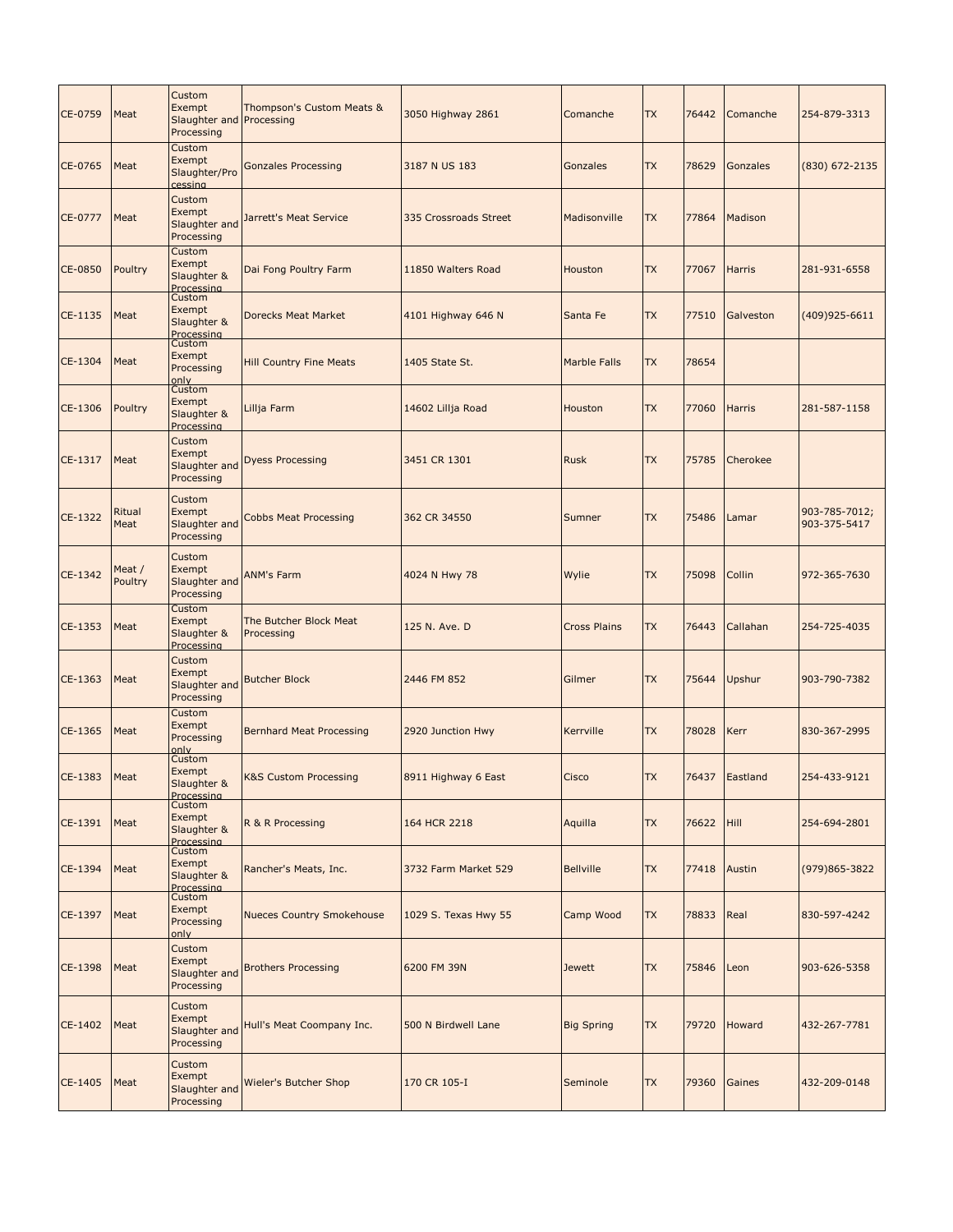| CE-1415 | Meat /<br>Poultry           | Custom<br>Exempt<br>Slaughter                               | Progresso Farms                                        | 2320 West Malloy Bridge   | Seagoville           | <b>TX</b> | 75159      | <b>Dallas</b>    | 469-931-0811<br>214-793-3357 |
|---------|-----------------------------|-------------------------------------------------------------|--------------------------------------------------------|---------------------------|----------------------|-----------|------------|------------------|------------------------------|
| CE-1419 | Meat                        | Only<br>Custom<br>Exempt<br>Slaughter and Co.<br>Processing | Mt.Pleasant Meat Processing                            | 1232 Dove Avenue          | Mount Pleasant TX    |           | 75455      | <b>Titus</b>     | 903-572-9277                 |
| CE-1423 | Meat                        | Custom<br>Exempt<br>Slaughter &<br>Processing               | Jackson Custom Slaughter and<br><b>Deer Processing</b> | 818 East Wallisville Road | <b>Highlands</b>     | <b>TX</b> | 77562      | <b>Harris</b>    |                              |
| CE-1429 | Meat                        | Custom<br>Exempt<br>Slaughter &<br>Processing               | Santa Anna Custom Processing                           | 503 Wallis                | Santa Anna           | <b>TX</b> | 76878      | Coleman          | 325-348-9171                 |
| CE-1430 | Meat                        | Custom<br>Exempt<br>Slaughter &<br>Processing               | <b>Coleman County Processing</b>                       | 3500 N Highway 84         | Coleman              | <b>TX</b> | 76834      | Coleman          | 325-625-4813                 |
| CE-1431 | Meat                        | Custom<br>Exempt<br>Slaughter &<br>Processing               | Devine Meat Company                                    | 1201 N. Windy Knoll       | <b>Devine</b>        | <b>TX</b> | 78016      | Medina           | 830-328-6328                 |
| CE-1432 | Ritual<br>Meat /<br>Poultry | Custom<br>Exempt<br>Slaughter<br>Only                       | Triple J Livestock Halal Inc                           | 1200 Mars Road            | Ferris               | <b>TX</b> | 75125      | <b>Dallas</b>    | 972-469-5513                 |
| CE-1436 | Meat                        | Custom<br>Exempt<br>Slaughter and<br>Processing             | Arrow-Tip Farm LLC                                     | 6000 FM 1258              | Amarillo             | <b>TX</b> | 79118      | Randall          | 806-671-5278                 |
| CE-1446 | Meat &<br>Poultry           | Custom<br>Exempt<br>Slaughter &<br>Processing               | <b>Uncle Bob Poultry Farm</b>                          | 1665 County Road 129      | Alvin                | <b>TX</b> | 77511      | <b>Brazoria</b>  | 832-766-8753                 |
| CE-1456 | Meat/<br><b>Exotics</b>     | Custom<br>Exempt<br>Processing<br>Only                      | 4th Street Market                                      | 612 Chandler              | <b>Blanco</b>        | <b>TX</b> | 78606      | <b>Blanco</b>    | (830) 833-1194               |
| CE-1465 | Meat                        | Custom<br>Exempt<br>Processing<br>Only                      | Alamo Market & Lockers                                 | 509 Front Street          | Comfort              | <b>TX</b> | 78013      | Kendall          | 830-995-5509                 |
| CE-1466 | Meat                        | Custom<br>Exempt<br>Slaughter and<br>Processing             | <b>West Texas Meats LLC</b>                            | 601 Railroad Ave          | Seagraves            | <b>TX</b> | 79359      | Gaines           | 806-387-3532                 |
| CE-1469 | Meat                        | Custom<br>Exempt<br>Slaughter and<br>Processing             | Longview ISD Meat Science Lab                          | 3209 Airline Dr.          | Longview             | <b>TX</b> | 75605      | Longview         | 903-663-7126                 |
| CE-1473 | Meat                        | Custom<br>Exempt<br>Slaughter and<br>Processing             | & S Meat Processing LLC                                | 180 FM 833                | Fairfield            | <b>TX</b> | 75840      | Freestone        | 903-389-9964                 |
| CE-1477 | Meat                        | Custom<br>Exempt<br>Processing<br>Only                      | <b>K&amp;G Meat Market</b>                             | 418 Earl Garrett          | Kerrville            | <b>TX</b> | 78028      | Kerr             | 830-257-4434                 |
| CE-1482 | Meat &<br>Poultry           | Custom<br>Exempt<br>Slaughter and<br>Processing             | <b>Detroit Processing</b>                              | 105 West Garner           | <b>Detroit</b>       | <b>TX</b> | 75436      | <b>Red River</b> | 903-674-6911                 |
| CE-1489 | Poultry                     | Custom<br>Exempt<br>Slaughter &<br>Processing               | JE Ferguson Processing, LLC                            | 10905 Ranch Road 2721     | Johnson City         | <b>TX</b> | 78636      | Gillespie        | 830-998-8030                 |
| CE-1491 | Poultry                     | Custom<br>Exempt<br>Slaughter &<br>processing               | <b>J&amp;S Processing</b>                              | 4425 Old Lehmann Rd       | Kingsbury            | <b>TX</b> | 78638      | Guadalupe        | 830-305-6735                 |
| CE-1494 | Meat                        | Custom<br>Exempt<br>Slaughter &<br>Processing               | <b>Coronado's Processing</b>                           | 911 North Elm             | Hebbronville         | <b>TX</b> | 78361      | Jim Hogg         | 361-460-5522                 |
| CE-1495 | Meat                        | Custom<br>Slaughter &<br>Processing                         | Koepp Quality Processing                               | 2941 Hunter Rd            | <b>New Braunfels</b> | <b>TX</b> | 78132      | Comal            | 530-632-5484                 |
| CE-1498 | Meat                        | Custom<br>Exempt<br>Slaughter &<br>Processing               | <b>Flint Canyon</b>                                    | 1321 F.M. 56 N.           | Glen Rose            | <b>TX</b> | 76043      | Somervell        | 817-933-0571                 |
| CE-1499 | Meat &<br>Poultry           | Custom<br>Exempt<br>Slaughter &<br>Processing               | <b>Pullin's Processing</b>                             | 950 Hugo Rd               | San Marcos           | <b>TX</b> | 78666 Hays |                  | 830-832-3687                 |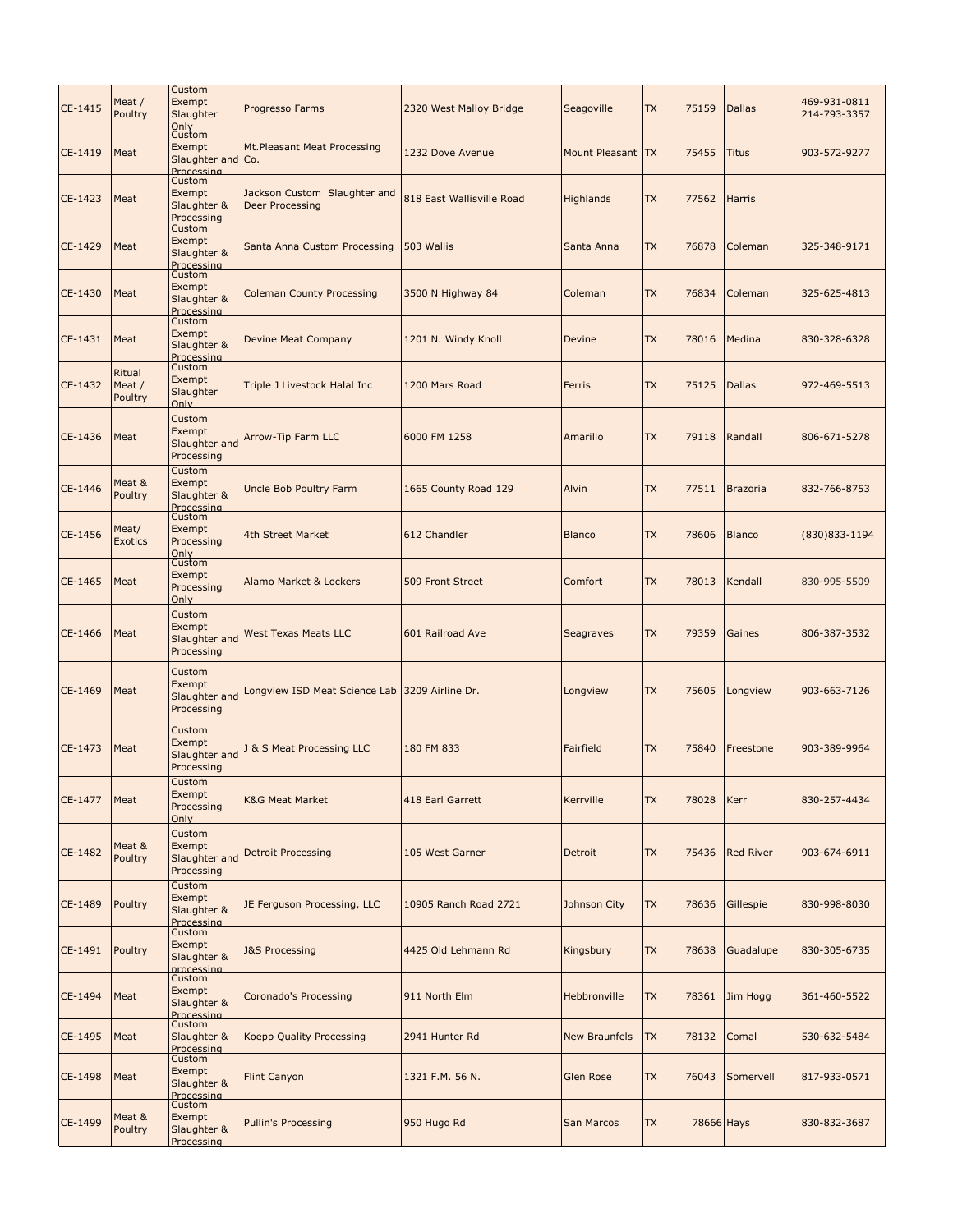| CE-1500 | Meat<br>Ritual              | Custom<br>Exempt<br>Slaughter and<br>Processing         | <b>Eden View Farms LLC</b>                  | 17690 S Hwy 121         | <b>Trenton</b>     | <b>TX</b> | 75490      | Fannin          | 214-878-9699 |
|---------|-----------------------------|---------------------------------------------------------|---------------------------------------------|-------------------------|--------------------|-----------|------------|-----------------|--------------|
| CE-1501 | Meat &<br>Poultry           | Custom<br>Exempt<br>Slaughter and<br>Processing         | 3 GK Farms                                  | 1805 S FM 1174          | Bertram            | <b>TX</b> | 78605      | <b>Burnet</b>   | 512-635-2380 |
| CE-1504 | Meat                        | Custom<br>Exempt<br>Slaughter &<br>Processing           | Fleming's Wild Game Processing 5680 Hwy 190 |                         | <b>Point Blank</b> | <b>TX</b> | 77364      | San Jacinto     | 936-377-4514 |
| CE-1508 | Meat                        | Custom<br>Exempt<br>Slaughter and<br>Processing         | Chin Family Slaughter                       | 12601 N Western St      | Amarillo           | <b>TX</b> | 79108      | Potter          | 806-336-7948 |
| CE-1511 | Meat                        | Custom<br>Exempt<br>Processing<br>Only                  | Fredericksburg Ag Science<br>Center         | 119 Hollmig Ln.         | Fredericksburg     | <b>TX</b> | 78624      | Gillespie       | 830-997-7551 |
| CE-1513 | Meat                        | Custom<br>Exempt<br>Slaughter and<br>Processing         | International Magsa, LLC                    | 15412 FM 490            | Hargill            | <b>TX</b> | 78549      | Hidalgo         | 956-270-2810 |
| CE-1521 | Meat                        | Custom<br>Exempt<br>Slaughter &<br>Processing           | Rail 19                                     | 8843 State Hwy 19 South | <b>Brashear</b>    | <b>TX</b> | 75420      | <b>Hopkins</b>  | 903-485-8505 |
| CE-1524 | Meat                        | Custom<br>Exempt<br>Slaughter<br>Only                   | Oba Farms                                   | 336 Miles Lane          | Greenville         | <b>TX</b> | 75401      | Hunt            | 469-450-0556 |
| CE-1525 | Ritual<br>Meat /<br>Poultry | Custom<br>Exempt<br>Slaughter &<br>Processing           | Valley Crest Inc.                           | 9540 County Rd 344      | <b>Terrell</b>     | <b>TX</b> | 75161      | Kaufman         | 972-400-2933 |
| CE-1526 | Meat                        | Custom<br>Exempt<br>Processing<br>Only                  | <b>Crowned King LLC</b>                     | 1029 S. Texas Hwy 55    | Camp Wood          | <b>TX</b> | 78833 Real |                 | 830-597-4242 |
| CE-1527 | Meat                        | Custom<br>Exempt<br>Slaughter &<br>Processing           | Ali's Farm LLC                              | 6707 Brockstein Rd.     | Sealy              | <b>TX</b> | 77474      | Austin          | 281-966-5327 |
| CE-1529 | Meat                        | Custom<br>Exempt<br>Slaughter and<br>Processing         | All Hale Meats, LLC                         | 930 West 5th            | Wolfforth          | <b>TX</b> | 79382      | Lubbock         | 806-771-0340 |
| CE-1530 | Meat                        | Custom<br>Exempt<br>Slaughter and<br>Processing         | <b>Capital Meats LLC</b>                    | 9714 CR 272             | Bertram            | <b>TX</b> | 78605      | <b>Burnet</b>   | 512-538-5689 |
| CE-1532 | Meat<br>Ritual              | Custom<br>Exempt<br>Slaughter and<br>Processing         | KMIS LLC dba US Halal Meat                  | 143 Jim Lamb Road       | Sherman            | <b>TX</b> | 75090      | Grayson         | 972-408-5876 |
| CE-1537 | Meat                        | Custom<br>Exempt<br>Slaughter<br>Only                   | Greenville Sheep & Goat Farm                | 207 County Road 1001    | Greenville         | <b>TX</b> | 75401      | Hunt            | 903-355-8120 |
| CE-1539 | Meat                        | Custom<br>Exempt<br>Slaughter and<br>Processing         | M&M Deer Processing, LLC.                   | 512 E. Ave J.           | Lampasas           | <b>TX</b> | 76550      | Lampasas        | 512-556-5969 |
| CE-1540 | Meat                        | Custom<br>Exempt<br>Slaughter and<br>Processing         | <b>Mustang Processing</b>                   | 12132 St Hwy 22         | Meridian           | <b>TX</b> | 76665      | <b>Bosque</b>   | 254-596-1213 |
| CE-1543 | Meat                        | Custom<br>Exempt<br>Slaughter<br>Only                   | Lopez Farm                                  | 10518 FM 14             | Tyler              | <b>TX</b> | 75706      | Smith           | 903-360-2172 |
| CE-1544 | Meat                        | Custom<br>Exempt<br>Slaughter &<br>Processing<br>Custom | Primo Processing, LLC                       | 126 CR 432              | Hondo              | <b>TX</b> |            | 78861 Medina    | 830-521-3337 |
| CE-1545 | Meat                        | Exempt<br>Slaughter &<br>Processing                     | Ali's Family Ranch                          | 2035 Ilka Switch        | Seguin             | <b>TX</b> |            | 78155 Guadalupe | 830-832-2657 |